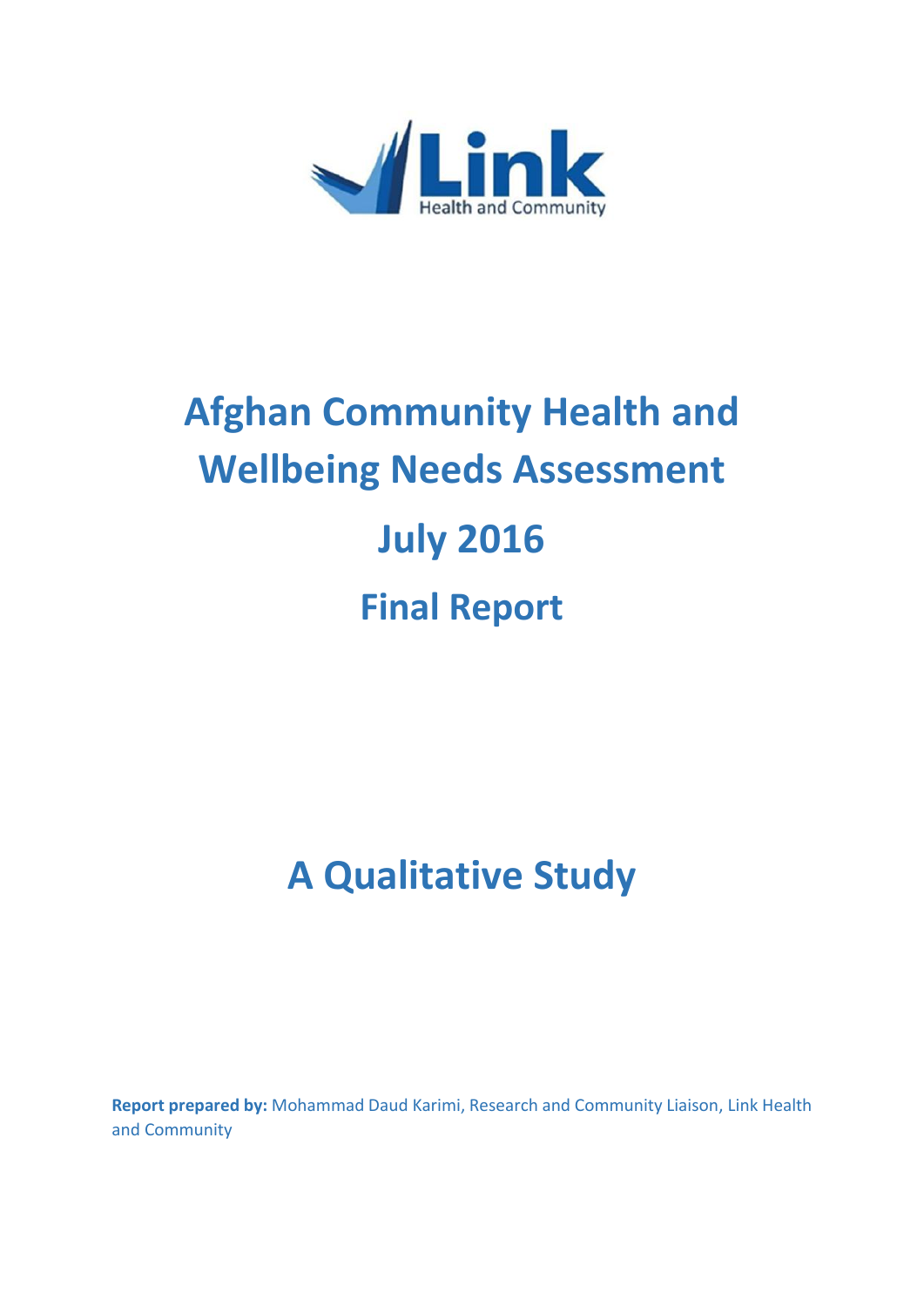#### **About the Researcher**

Dr Mohammad Daud Karimi MD (Kabul Medical Institute) M.HA (La Trobe University) Dip.Bus.Admin (Kardan Institute, Kabul). Formerly National Consultant (Policy and Planning), Ministry of Public Health, Afghanistan (2008-2009), Technical Advisor to Deputy Minister, Ministry of Public Health, Afghanistan (2003-2007).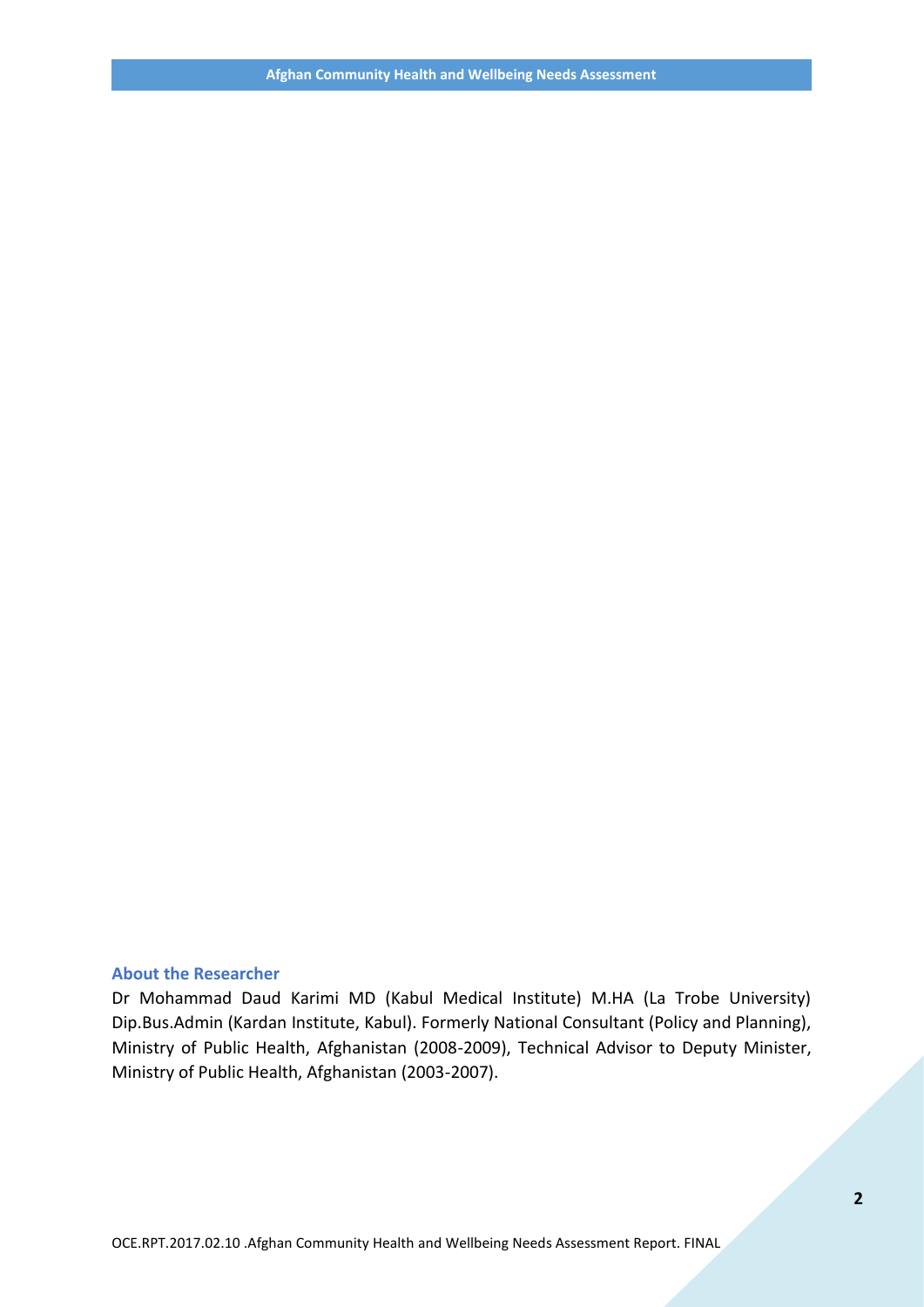#### **Acknowledgements**

Link Health and Community gratefully acknowledges the generosity and contribution of the following agencies and forums in conducting consultation, including (in alphabetical order): AMES, Asylum Seeker Resource Centre, Catholic Care, Clarinda-Clayton Multicultural Forum, Communities' Council on Ethnic Issues Eastern Region Migrant Settlement Committee, Greater Dandenong Council, Department of Health and Human Services, Eastern Health, Eastern Melbourne Primary Health Network, East Melbourne Refugee Health Forum, enliven, Foundation House, Monash Council, Monash Health Refugee Health and Wellbeing, Monash Multicultural and Settlement Services Network Working Group, Refugee Council of Australia, Southern Academic Primary Care Research Unit, South Eastern Melbourne Primary Health Network, and Women's Health East Sexual and Reproductive Health Planning Forum.

We acknowledge the active participation of members of the Afghan community in the study and their willingness to share their experiences and understandings of their health needs, barriers to accessing health services and their magnificent contribution in conducting focus group discussion on mental health and stigma.

We appreciate cooperation and support from the Afghan community advisory group members who provided valuable input during the various stage of the project. The advisory group members are: Ahsanullah Noori, B Ghezal Zara, Jaweed Ali Mohammadi, Khalilur Hamid, Sayed Wahidi, and Weda Mohseni.

The valuable contribution of Afghan professionals Dr. Nadera Hayat and Dr. Sayed Wahidi in facilitating Focus Group Discussions is gratefully acknowledged.

Our special thanks goes to the support provided by the Link Health and Community Reference Group members during the process of planning, implementation and report writing for the project. Members of the reference group are: Carmel Fox, Fran James, Anne Leonard, Kate Jeffery, Sally Ann Nadj, Carolyn Poljski, Van Ta-Placidi, Carolyn Lee Smith and Mohammad Daud Karimi.

Link Health and Community would like to acknowledge Dr. Mohammad Daud Karimi, Research and Community Liaison for Link Health and Community for his hard work, expert knowledge and commitment in conducting this study.

Dr Karimi was supported by Kate Jeffery, Senior Research and Planning Officer for Link Health and Community.

Philip Moran,

CEO, Link Health and Community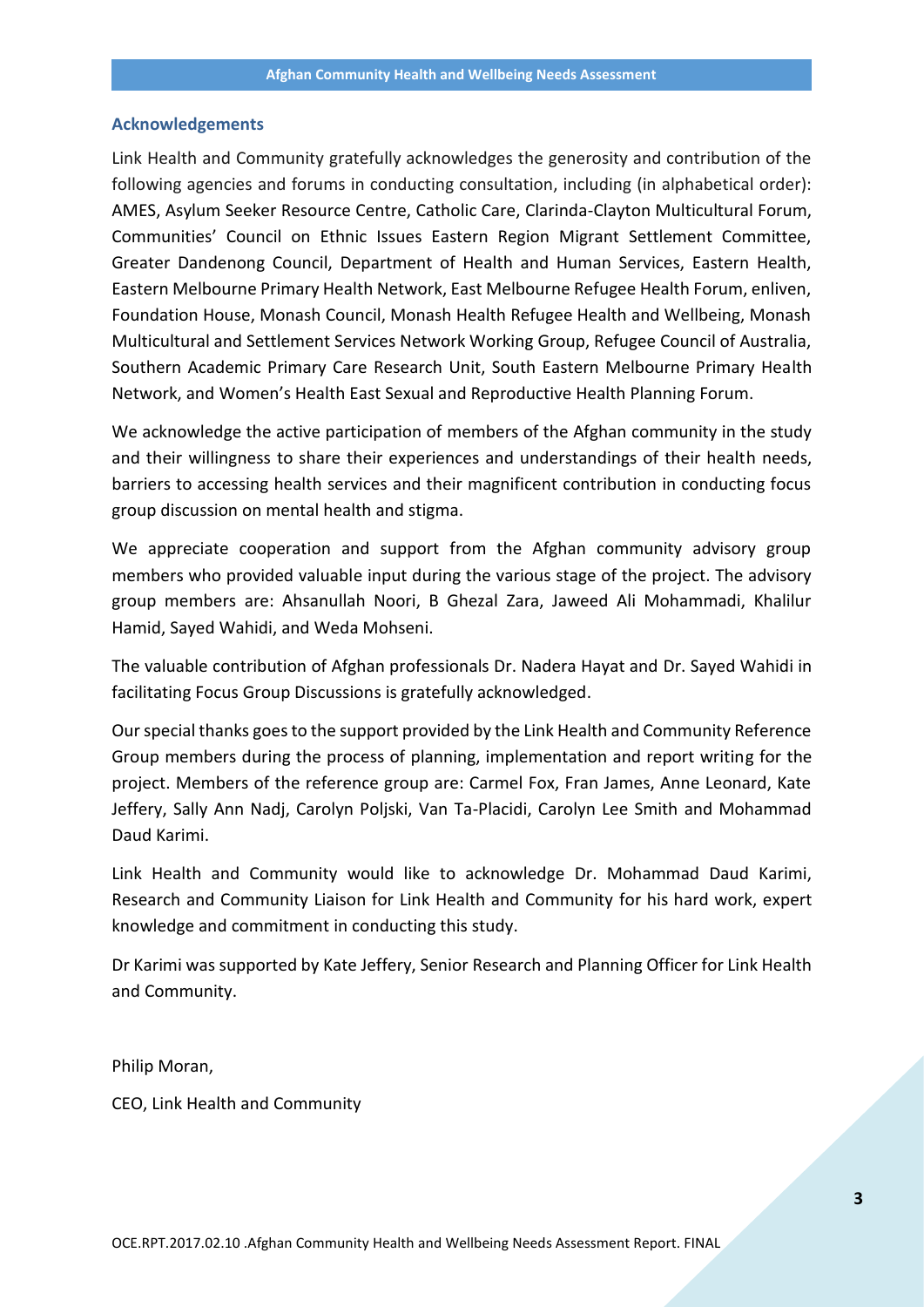#### **Table of Contents**

| Recommendations for addressing barriers to accessing health services:7       |  |
|------------------------------------------------------------------------------|--|
|                                                                              |  |
|                                                                              |  |
|                                                                              |  |
| Community Consultation (Focus Group Discussion) on Mental Health 10          |  |
|                                                                              |  |
|                                                                              |  |
|                                                                              |  |
|                                                                              |  |
|                                                                              |  |
|                                                                              |  |
|                                                                              |  |
|                                                                              |  |
|                                                                              |  |
|                                                                              |  |
|                                                                              |  |
|                                                                              |  |
|                                                                              |  |
|                                                                              |  |
|                                                                              |  |
| Findings of Consultations with Afghan Community Organizations and Agencies20 |  |
| I.                                                                           |  |
|                                                                              |  |
|                                                                              |  |
|                                                                              |  |
|                                                                              |  |
| Recommendations for addressing barriers to accessing health services:26      |  |
| ΙΙ.                                                                          |  |
|                                                                              |  |
|                                                                              |  |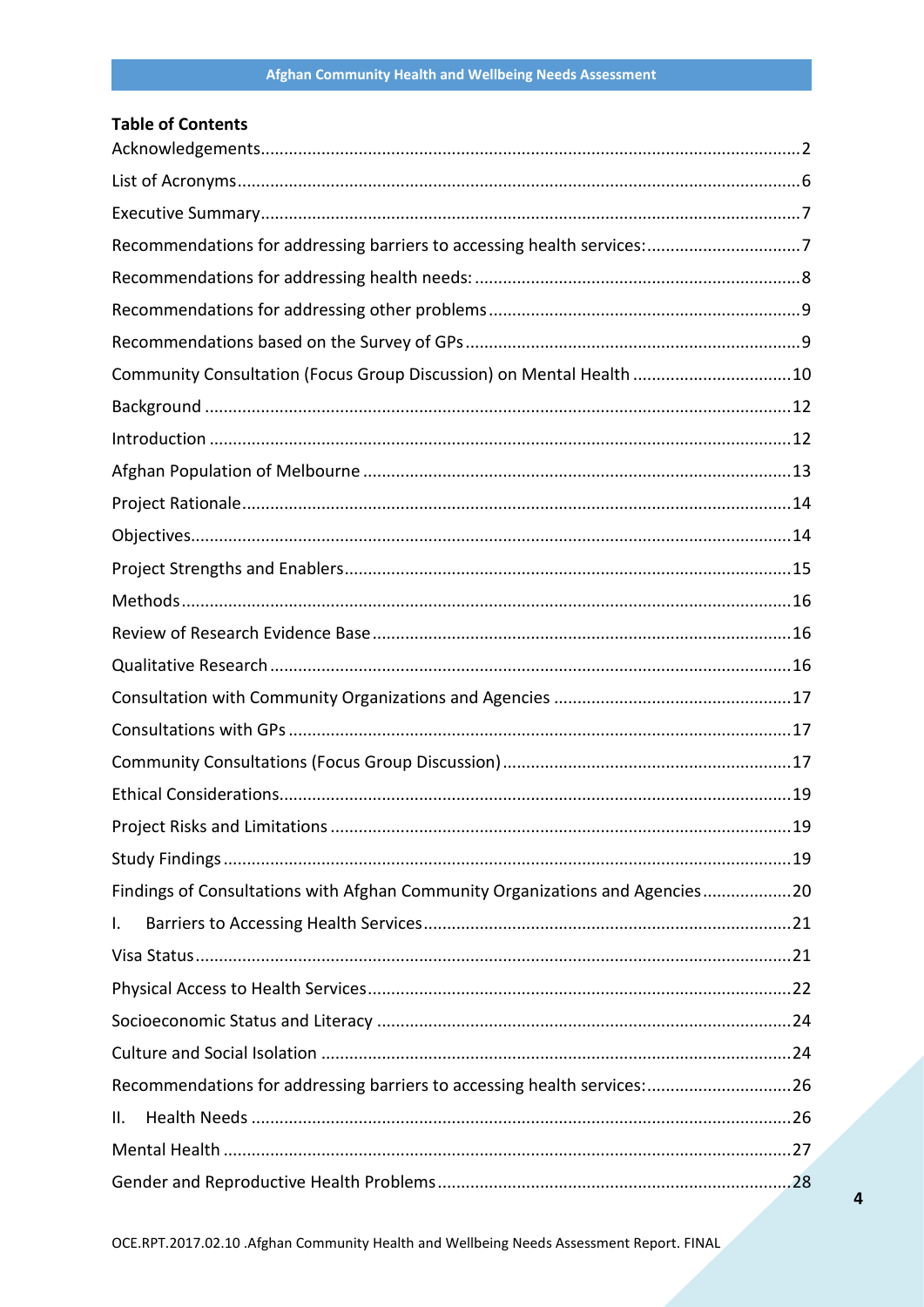# Afghan Community Health and Wellbeing Needs Assessment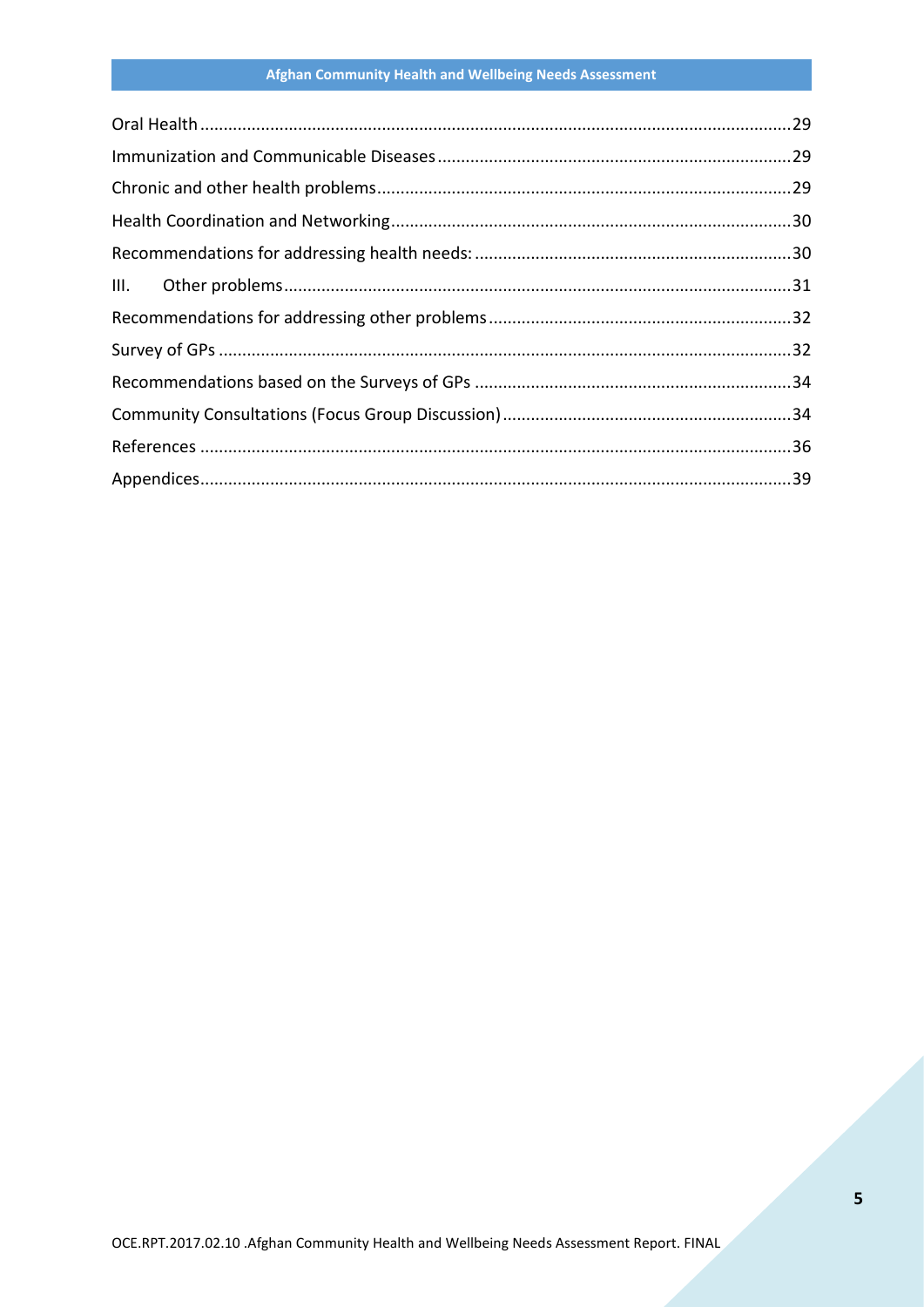## **List of Acronyms**

| AMES            | <b>Adult Multicultural Education Services</b>    |
|-----------------|--------------------------------------------------|
| <b>ANC</b>      | <b>Antenatal Care</b>                            |
| <b>BVE</b>      | <b>Bridging Visa E</b>                           |
| <b>CALD</b>     | <b>Culturally and linguistically Diverse</b>     |
| <b>FGD</b>      | <b>Focus Group Discussion</b>                    |
| GP              | <b>General Practitioner</b>                      |
| <b>IHMS</b>     | <b>International Health and Medical Services</b> |
| <b>IMA</b>      | <b>Illegal Maritime Arrivals</b>                 |
| <b>LGA</b>      | <b>Local Government Area</b>                     |
| Link HC         | Link Health and Community                        |
| <b>PTSD</b>     | Post-Traumatic Stress Disorder                   |
| SAPCRU          | Southern Academic Primary Care Research Unit     |
| <b>SEMPHN</b>   | South East Melbourne Primary Health Network      |
| <b>SEMML</b>    | South East Melbourne Medicare Local              |
| <b>SEMRASHA</b> | South Eastern Melbourne Refugee and Asylum       |
|                 | Seeker Health Alliance                           |
| SBA             | <b>Skilled Birth Attendant</b>                   |
| <b>SRSS</b>     | <b>Status Resolution Support Service</b>         |
| <b>WHO</b>      | World Health Organization                        |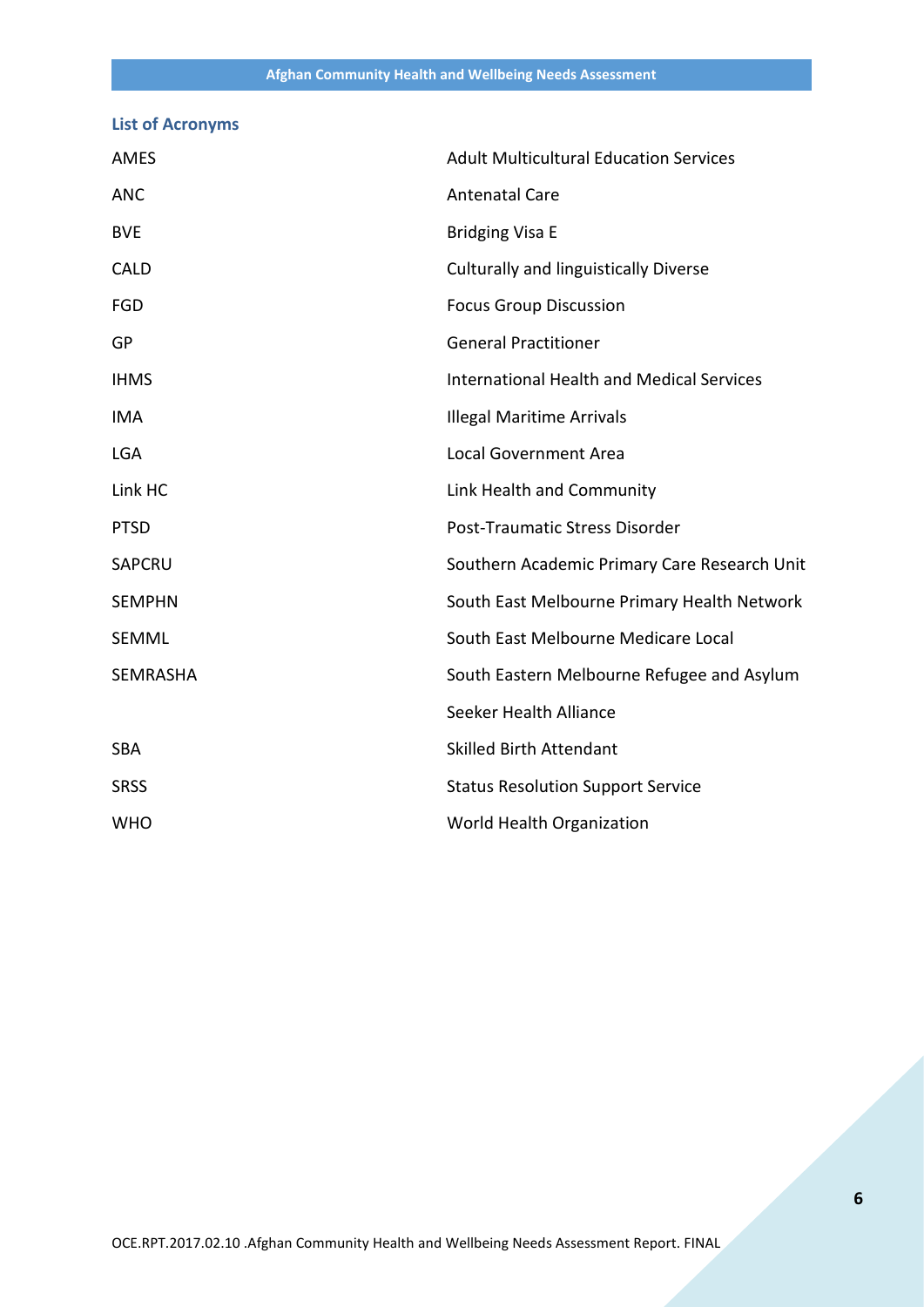#### **Executive Summary**

Link Health and Community (Link HC) has conducted a study of the health and wellbeing needs of the Afghan community living in the south-east of Melbourne, focusing in particular on Monash, Greater Dandenong and Kingston.

The study is intended to increase awareness and understanding of health and wellbeing needs, identifying specific health needs and barriers to accessing health services, including preventative health and early intervention services. This will help inform ways in which Link HC, together with partner organisations, might better respond to Afghan community needs.

The study was qualitative, involving extensive consultation with community organizations and agencies, a small survey of general practitioners (GPs), and focus group discussions (FGD) on mental health. Research for the study also involved reviewing current literature and research reports on Afghan community needs by community organisations, academic institutions and most importantly, agencies such as South East Melbourne Medicare Local (SEMML) and Southern Academic Primary Care Research Unit (SAPCRU). Consultations took place with around 22 Afghan community organizations and agencies working in the target area. An Afghan Community Advisory Group was also established by Link HC to help guide the project. The main outcomes of the consultation concerned barriers to accessing health services, health needs and other problems.

Barriers to health services were linked to visa status, physical access, socioeconomic status and literacy, cultural and social isolation. These issues are discussed at length in this report.

Preliminary recommendations are set out below. These recommendations will be the subject of discussion with the Afghan Community Advisory Group, other stakeholders and agencies to discuss initiatives, to determine what is feasible and to consider how the community and agencies might work together to achieve better outcomes for the Afghan community.

#### **Recommendations for addressing barriers to accessing health services:**

- Advocate for speeding up the processing of applications for protection for asylum seekers with the relevant government bodies to ensure refugees have access to the comprehensive health care they need
- Advocate for a review of asylums seekers health service eligibility, policy and procedures
- Encourage and support Afghan health professionals to work in the health sector as GPs, nurses and bicultural health workers.
- Increase health literacy via community engagement programs including continuation of the Afghan Community Engagement project
- Improve cultural competency among mainstream health workers including receptionists, health service providers and case workers.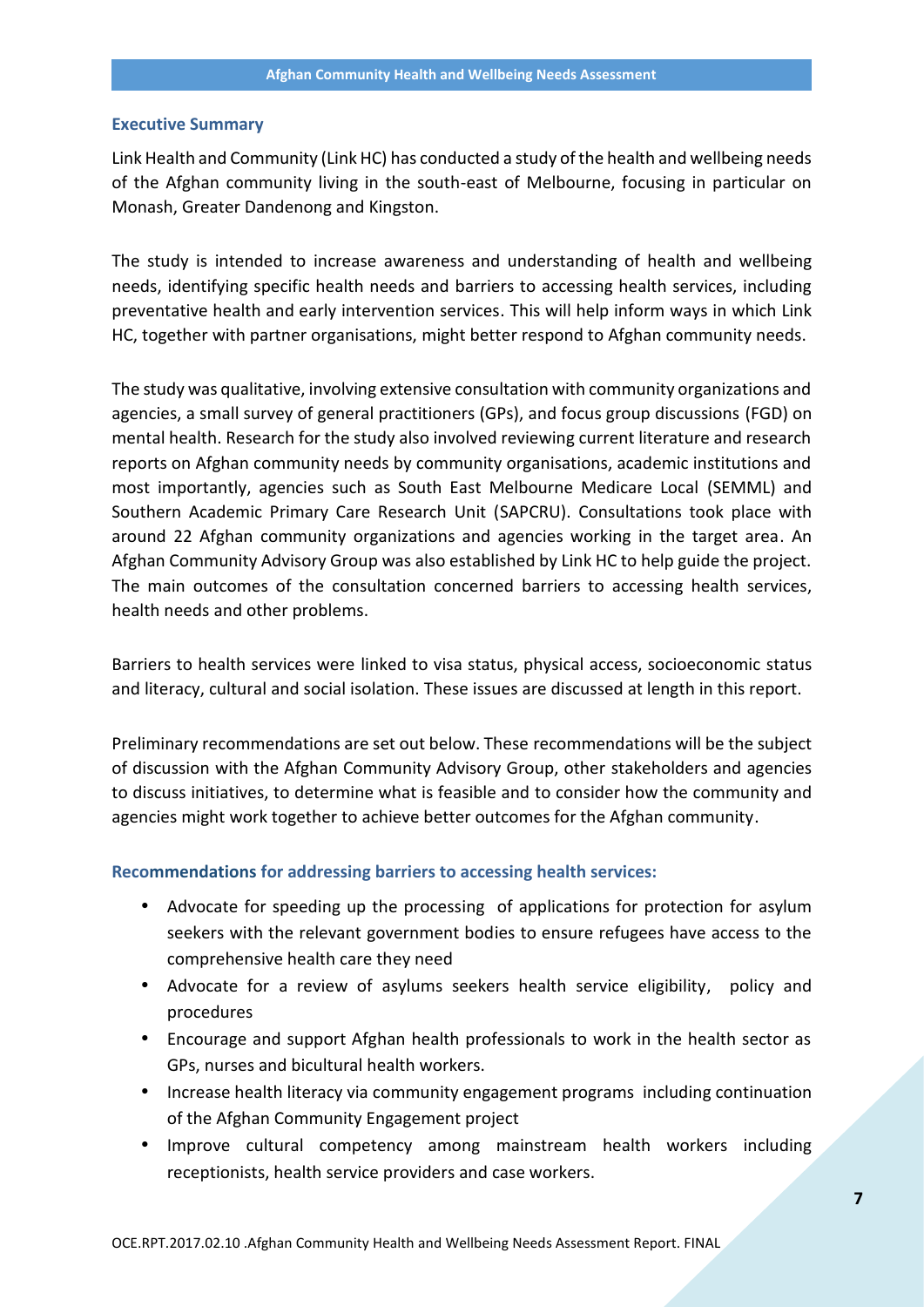- Provide professional development and training for GPs to enhance cultural competencies, as recommended by the National Health and Medical Research Council
- Involve religious leaders, Imams and influential community people in disseminating culturally relevant health information and messages to the Afghan community aimed at increasing their level of understanding and knowledge of health issues
- Support the Afghan Community Advisory Group in order to establish strong links with the community
- Promote and support English learning among Afghans in partnership with community agencies and Afghan community organisations
- Promote and support social cohesion and inclusion programs in the target areas

The study found that the main health needs of Afghans living in the study area were mental health, gender and reproductive health, oral health, problems with immunizations and communicable diseases, chronic conditions and diseases, and problems pertaining to health coordination and networking among multiple Afghan community organizations and associations.

#### **Recommendations for addressing health needs:**

- Afghan Community Advisory Group to explore options for community-led initiatives to address mental health needs;
- Promote awareness and understanding of mental health risks for Afghan community members;
- Promote access to community based mental health and counselling services;
- Develop targeted prevention and early intervention strategies for mental wellbeing;
- Improve referral pathways to clinical services for mental health including Headspace;
- Promote access to public dental services and improve oral health literacy;
- Develop effective preventative oral health promotion campaigns to improve understanding of oral health care and impacts on general health status. Links between oral health disease and chronic disease are not well understood;
- Conduct targeted outreach to age groups that miss out on school dental programs (secondary schoolers, teenagers, young adults), including outreach programs to sporting clubs to provide mouth-guards, oral health promotion to Afghan adolescents, teenagers and young adults;
- Mobile dental van to be used for outreach screenings;
- Conduct further research to identify the reproductive health status of the Afghanistan born women living in Victoria;
- Facilitate the establishment of an umbrella or platform or consortium for Afghan organizations to better represent their community and promote their interests with stakeholders e.g. local, state, and federal agencies;
- Promote prevention and early intervention through access to cancer screening programs in partnership with GPs and Cancer Council Victoria;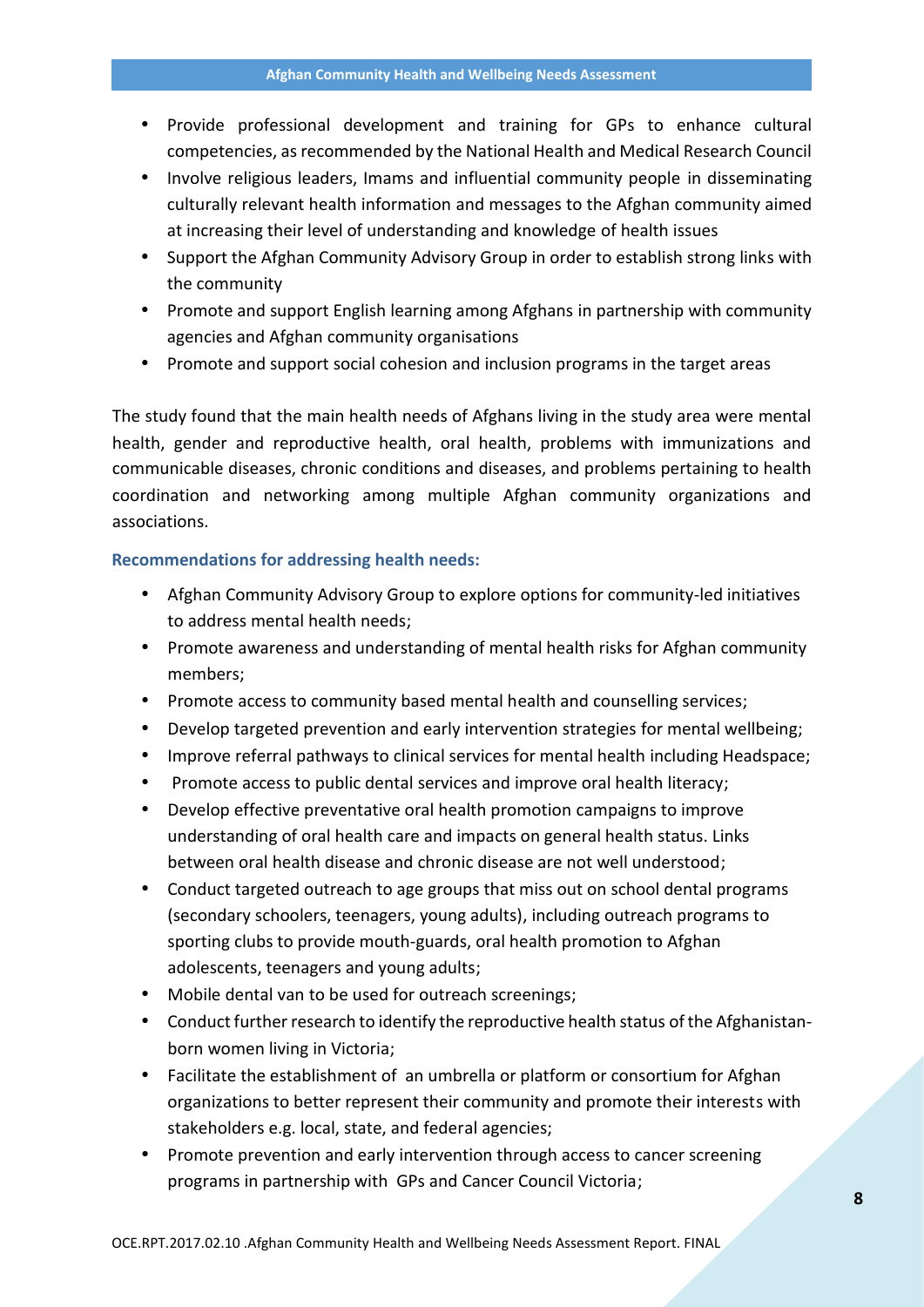Promote infectious diseases screenings and immunization catch up programs.

Other problems identified during consultations included intergenerational gaps between children and their parents, lack of career pathways for unemployed Afghan community members including Afghan trained doctors and engineers, higher rates of early school leaving, and risky driving behaviours among new arrivals. Additionally, there were also problems with the cultural competency levels of some service providers, lack of awareness among Afghans about government laws and policies, and problematic alcohol and drug use and gambling, particularly among Hazara asylum seekers.

#### **Recommendations for addressing other problems**

- Conduct orientation sessions on the current government laws and policies;
- Develop culturally inclusive practice for GPs and Case Workers in collaboration with the relevant partners and the Afghan Community Advisory Group;
- Build on the capacity of Afghan community volunteers through the Afghan Community Advisory Group and the Afghan Community Engagement Project;
- Work in collaboration with the relevant stakeholders in the target area for developing strategies to enable Afghan professionals to be employed;
- Conduct further research in the area of alcohol, substance abuse and gambling among Afghans;
- Develop strategies on how to bridge the generation gap between parents and children as well as parenting support programs for Afghan parents.

The main findings from the survey of GPs concerned lack of comprehensive patient information collected by GPs, the importance of GP knowledge of the lives of Afghan people in Melbourne, and observations by GPs about Afghan health literacy and use of the health system, and suggestions for improving Afghan access to services.

#### **Recommendations based on the Survey of GPs**

- Encourage GPs to collect comprehensive information about presenting clients, including place of birth, ethnicity, and refugee status, as part of patient histories;
- Raise awareness of clients on the importance of completing courses of medication and how to make appointments and how to follow and understand the role of the pharmacist;
- Develop a call back system to ensure clients attend appointments;
- Develop or source factsheets about various health issues and programs in Afghan local languages;
- Develop a strategy on how to keep GPs informed about appropriate screening programs;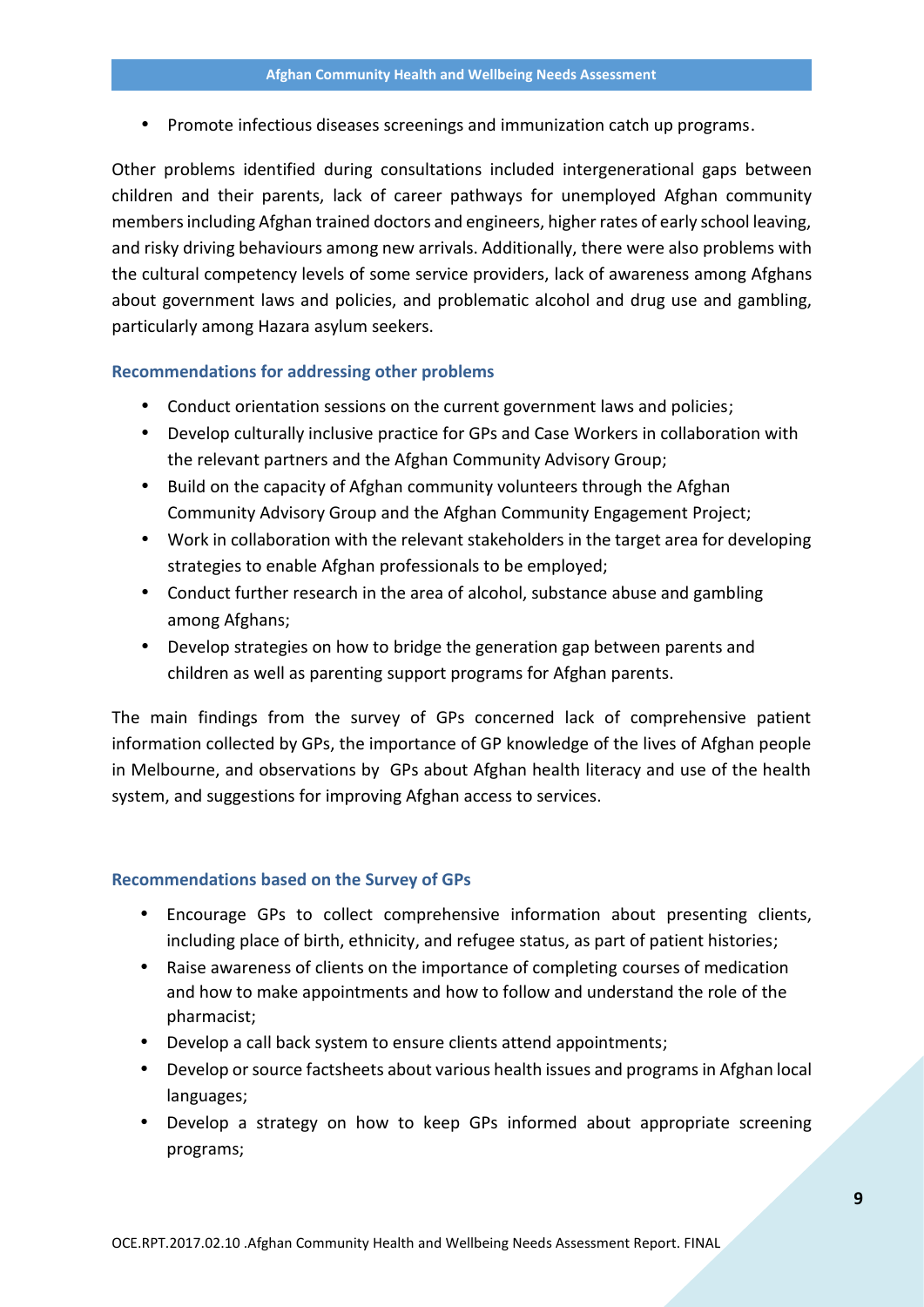- Develop relevant health education materials for new mums regarding parenting, pap smears, catch up vaccinations and the importance of not missing follow up appointments with GPs, in Afghan languages;
- Conduct further study among Afghans to identify reasons for the behaviour of frequently changing service providers, and develop appropriate strategies for changing such behaviours;
- Improve the health literacy of Afghans with more emphasis on their English reading capability.

#### **Community Consultation (Focus Group Discussion) on Mental Health**

The aim of the FGD was to develop strategies to address mental health problems and stigma and determine awareness of mental health and counselling services among Afghans in the target area of the study. The FGD were conducted among 11 women and 12 men from different localities in the target area. The study found that both Afghan men and women participants generally had poor understanding of mental health and knowledge of existing mental health services. It was also evident that the majority of bridging visa holders who have high rates of unemployment were lacking the knowledge of the concept of mental health. Additionally, the burden of stigma pertaining to mental health problems was huge among Afghans that need different strategies to be addressed.

#### **Recommendations for addressing mental health problems and stigma**

- Improve the level of understanding of both male and female Afghan community members in regard to mental health and mental health services with particular emphasis on bridging visa holders and new arrivals;
- Develop strategies to overcome stigma within the Afghan community towards mental health, including changing the way in which mental health is described or discussed;
- Enhance the Afghan Community Engagement Program as a means of improving community knowledge about mental health and community-based services;
- Develop community-led initiatives that provide opportunities for socially isolated Afghan community members to come together, learn English and provide each other with support;
- Develop strategies to enable more Afghan health professionals to be registered in the health system especially as GPs, nurses, bicultural health workers and counsellors;
- Develop targeted therapeutic group counselling and education programs which focus on key issues impacting on mental health, such as coping with stress, parenting strategies, relationship issues, sleep disorders, anxiety and depression, to help build personal resilience and coping skills, and to encourage peer support among Afghans;
- Consult with the Afghan community about developing effective and culturally appropriate programs for early intervention and prevention for mental health;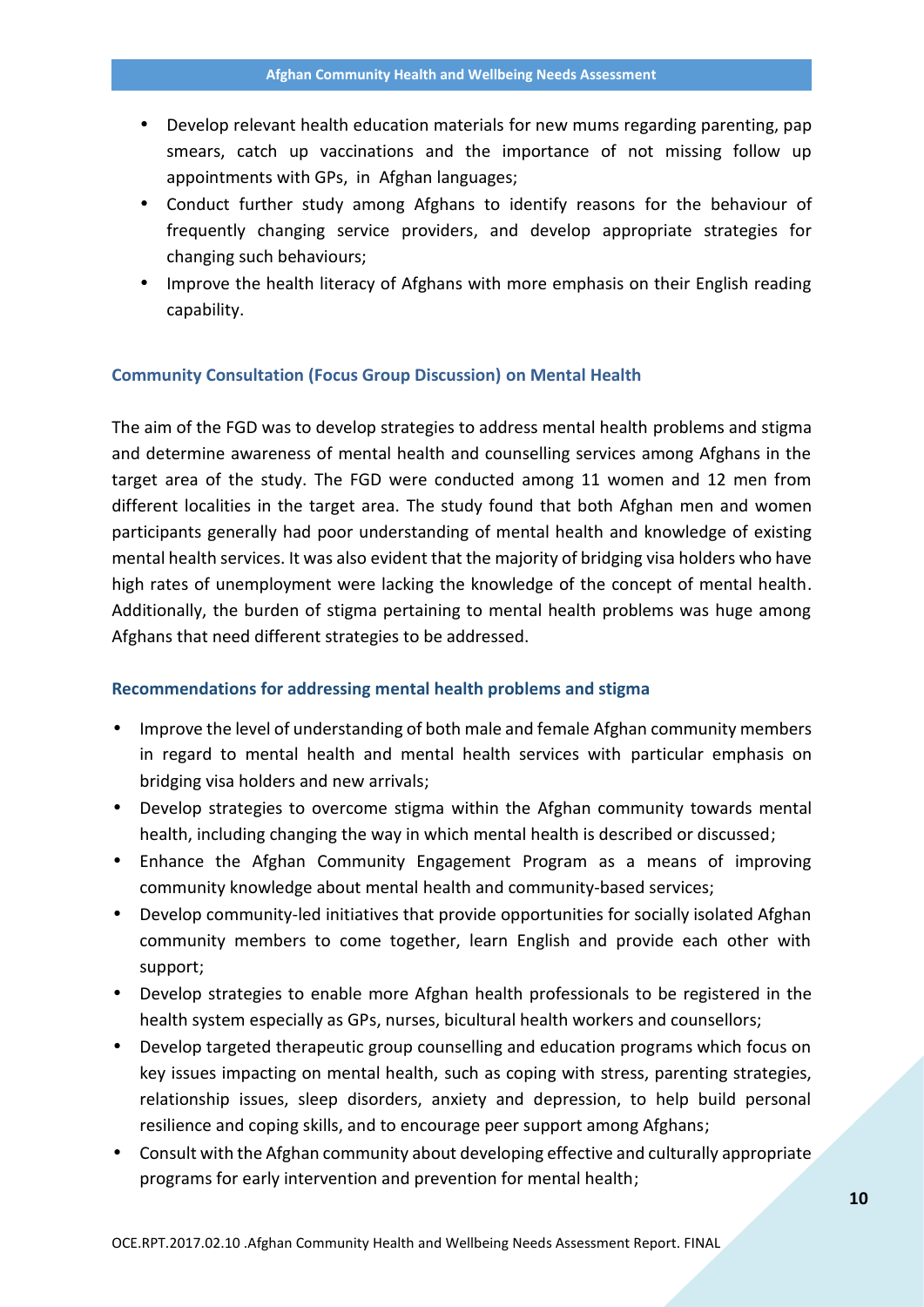- Develop cultural competency among existing health professionals and administration staff in health services, including GPs, community health and private health providers, to improve access and understanding of Afghan community mental health needs;
- Promote wider health sector awareness of the factors that negatively impact on the health and wellbeing of the Afghan community;
- Conduct cultural orientation among overseas born Afghans on the importance of acculturation, and participation in the mainstream culture;
- Develop strategies to build a sense of cooperation and trust among Afghan males and females;
- Look for mechanisms that can increase the number of female interpreters available in local health facilities;
- Provide advocacy on behalf of bridging visa holders with the relevant government body to speed up resolution of their visa status;
- Conduct further research in the area of domestic violence, intimate partner violence, drug and substance abuse;
- Conduct orientation sessions on the mental health and health system in Australia with information comparing the health system in Afghanistan with the health system in Australia, in order to improve knowledge and expectations from the mainstream health system;
- Work in collaboration with other relevant agencies to reduce the level of unemployment and poor English competency among Afghans;
- Organize social cohesion and inclusion programs among Afghans;
- Work with the relevant partners to develop strategies for preventing violence, racism and discrimination which are essentials for maintaining good mental health.

**The detailed findings of the Focus Group Discussion (FDG) are set out in a separate report.**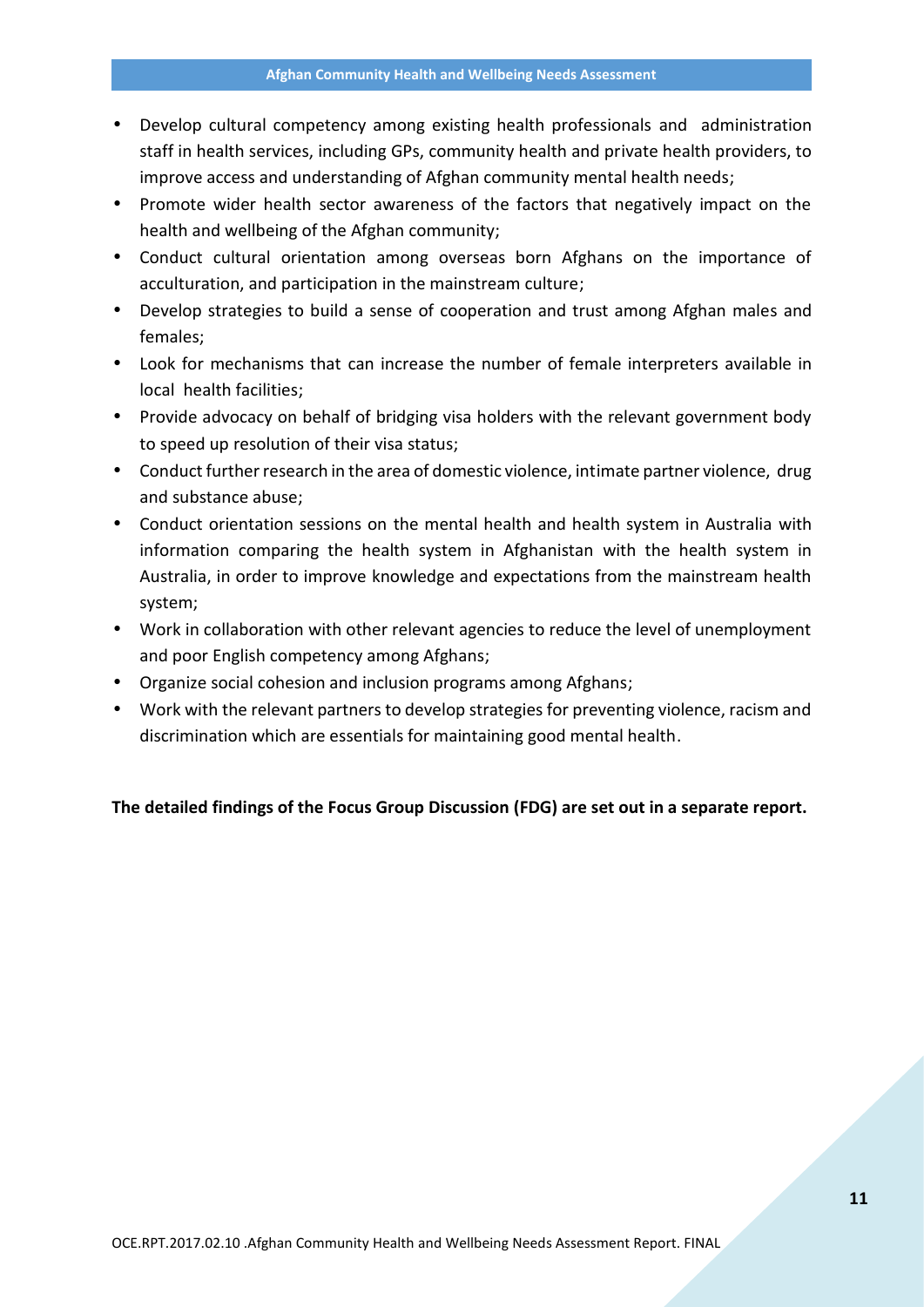#### **Background**

Link Health and Community (Link HC) is a community-based health service that provides an extensive range of health services within the City of Monash and surrounding areas. The Link HC Strategic Plan, 2016-2020 has a Vision of 'healthier people participating in their communities' and a Mission, 'to provide integrated health and community services in Melbourne's east and southeast'.

Link HC's programs have been developed to meet the health needs of its local population and to provide accessible and affordable health and social services particularly to those most in need. The programs provided by Link HC are supported by funding from the Victorian and Commonwealth Governments (Link Health and Community, Annual Report, 2013).

The Victorian Government's guidelines for community health services set priorities for key population groups (Department of Health and Human Services, Community Health Integrated Program Guidelines, 2015). This includes people who experience poorer overall health outcomes, have barriers to accessing adequate healthcare, are economically and/or socially disadvantaged, and/or are people with complex care needs. The target prioritized groups are Aboriginal and Torres Strait Islander people, people with an intellectual disability, refugees and people seeking asylum, people experiencing homelessness and people at risk of homelessness, people with a serious mental illness and children in out-of-home care.

In keeping with organizational strategic priorities and the priority populations for community health, Link Health and Community has undertaken a study of the health and wellbeing needs of the growing community of Afghan residents in the Cities of Monash, Greater Dandenong and Kingston. As a refugee community, the Afghan community is considered a high needs group for health care and support (Southern Academic Primary Care Research Unit, 2011).

#### **Introduction**

Afghanistan is a war torn country. More than three decades of conflict and instability has led to some of the worst socioeconomic indicators in the world, especially in the health and nutrition sector. Life expectancy at birth is 47 years for men and 45 years for women, slightly more than half that of the wealthiest countries of the world (Afghanistan Health and Nutrition Sector Strategy, 2008-2013). Maternal mortality ratio is 1600/100,000 live births, which is the second highest in the world (Afghanistan Health and Nutrition Sector Strategy, 2008-2013). The most common causes of this high ratio are haemorrhage and obstructed labour. Infant and under five mortality rates are 129 and 191 per 1000 live births respectively and full immunization coverage is only 27% among children under two years of age (Afghanistan Health Survey, 2006). Only 19% of deliveries are conducted by a skilled birth attendant while 32% of pregnant women are seen by a skilled health worker during their antenatal care in the last two years of their most recent pregnancy (AHS, 2006). Current use of at least one modern contraceptive method is 16% by all currently married women (AHS, 2006). Moreover, in 2002,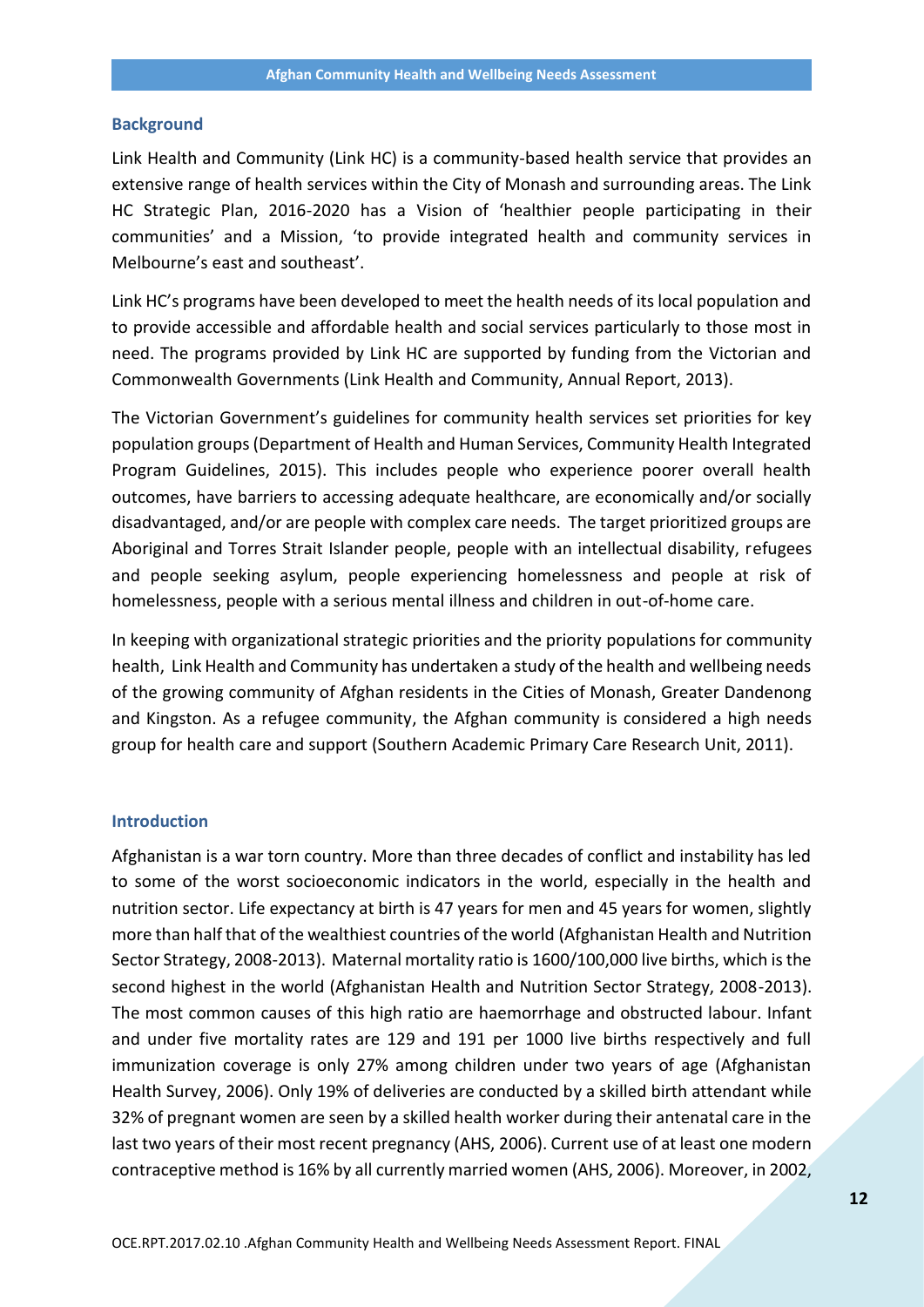there was high prevalence of mental health issues: 67.7% depression, 72.2% anxiety and 42% Post Traumatic Stress Disorder (PTSD) (Rintoul, 2010).

Over the last several years of unrest, people of Afghanistan have experienced natural disasters, internal displacement, drought, war and migration to the neighbouring countries of Pakistan and Iran. These circumstances would have contributed to the worsening of the health indicators among Afghans either living inside or outside of Afghanistan and to some extent would affect their health after resettlement in the secure countries such as Australia, European countries and the US.

#### **Afghan Population of Melbourne**

From 1 April 2010 to 31 March 2015, the Afghan refugee population in Australia was the second largest population group of immigrants under the humanitarian program after Iraqi refugees, while refugees from Pakistan were the fifth largest group (Australian Government, Department of Social Services, Settlement Reports, Top 25 Countries of Birth by Migration Stream 2015). Refugees from Pakistan will include Afghan refugees displaced to Pakistan. Some of the Afghan refugees living in Australia are Pakistan-born. The Afghan ethnic Hazara and Pashtun peoples were among the top 25 ethnicities by migration stream between the years 2010 to 2015. Hazara is in fact the largest ethnic group in the humanitarian stream (21%) (Australian Government, Department of Social Services, Settlement Reports, Top 25 Ethnicities by Migration Stream, 2015).

In Victoria the number of arrivals of Afghanistan-born people increased from 2,308 (23.2%) in 1991-2000 to 6,019 (60.5%) in 2001-2010 (Victorian Community Profiles, 2011 Census). The age and gender distribution of Afghanistan-born refugees is different to the population structure of Victorians generally. The ratio of males per 100 females is 136. The Afghanistan born population of Victoria is also younger than the population of Victorians generally, with 59% being between ages 19-44 years (Victorian Community Profiles, 2011). This may indicate that a greater proportion of Afghan refugees in Victoria are economically and socially independent; however, they may also be more likely to be predisposed to reproductive health problems, mental health problems and sexually transmitted diseases.

Greater Dandenong ( $2<sup>nd</sup>$ ), Monash ( $5<sup>th</sup>$ ) and Kingston ( $19<sup>th</sup>$ ) were among the top twenty Local Government Areas (LGA) in Victoria for the number of Afghanistan-born residents in 2011. Greater Dandenong constitutes 25.3% (2,520) of the Afghanistan-born population Victoria; Monash LGA is the residence for 2.3% (232) and Kingston, 0.5% (53). Neighbouring Casey LGA has the largest number of Afghanistan-born residents in Victoria (44.6%, 4,437 people). Almost 35% of all the Afghanistan-born population of Australia live in Victoria (9,944 people), the primary destination state ahead of New South Wales (Victorian Community Profiles, 2011 Census).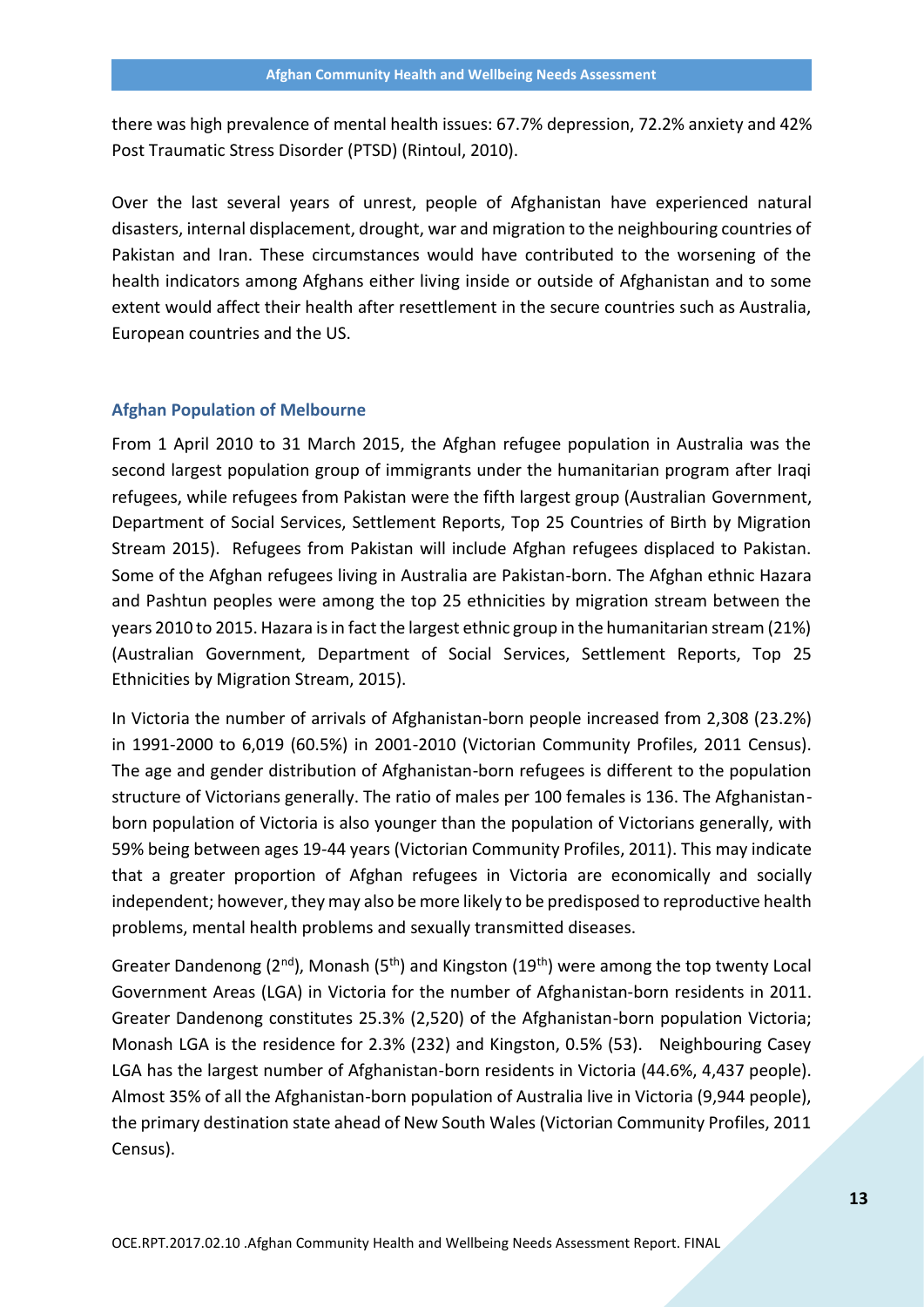#### **Project Rationale**

According to the Southern Academic Primary Care Research Unit (SAPCRU, 2011), local refugee residents (in Greater Dandenong and Casey) are 23% more likely to present to a public hospital emergency department and 47% more likely to be admitted to hospital than other residents in the region. Preliminary analysis shows that refugees are more likely than non refugees to be discharged from regional public hospitals with diagnoses related to: mental health (psychosis, anxiety/somatisation and depression), obstetric complications (female genital mutilation or circumcision, foetal death in utero and stillbirths) and infectious diseases (tuberculosis). Across the region, the bulk of refugee-specific primary care is delivered by general practice and refugee health nurses, including the Refugee Health Clinic at the Dandenong Hospital. By default, hospital emergency services also deliver primary care services.

It is stated that social determinants are critical to the health of a community and comprise the conditions in which people are born, grow, live, work and age (Department of Health and Human Services, Community Health Integrated Program Guidelines, 2015). Therefore, the health issues of the target population on arrival and post arrival might be influenced by factors such as mental and emotional health, oral health, reproductive health and infectious disease, as well as barriers to employment and education, stress associated with a new country and culture, housing and financial insecurity, racism and social stigma, limited connection with family and community and social isolation in connection with limited English language (Department of Health and Human Services, Refugee and Asylum Seeker Health Services, Guidelines for the Community Health Program, 2015).

Given the high burden of diseases among Afghans in their home country and the large number of Afghan refugees in the Cities of Greater Dandenong, Monash and Kingston and the high likelihood of mental health problem, reproductive health, and infectious diseases in the mentioned areas, the Afghan community constitutes a high needs group for community health agencies. Hence, **this study aims to Increase awareness and understanding of the health and wellbeing needs of the Afghan community in the Cities of Greater Dandenong, Monash and Kingston**.

#### **Objectives**

- Identify barriers to accessing health services, including preventative health and early intervention services;
- $\bullet$  Identify specific health needs of the community;
- Examine ways in which Link Health and Community might better respond to the health and wellbeing needs of the Afghan community.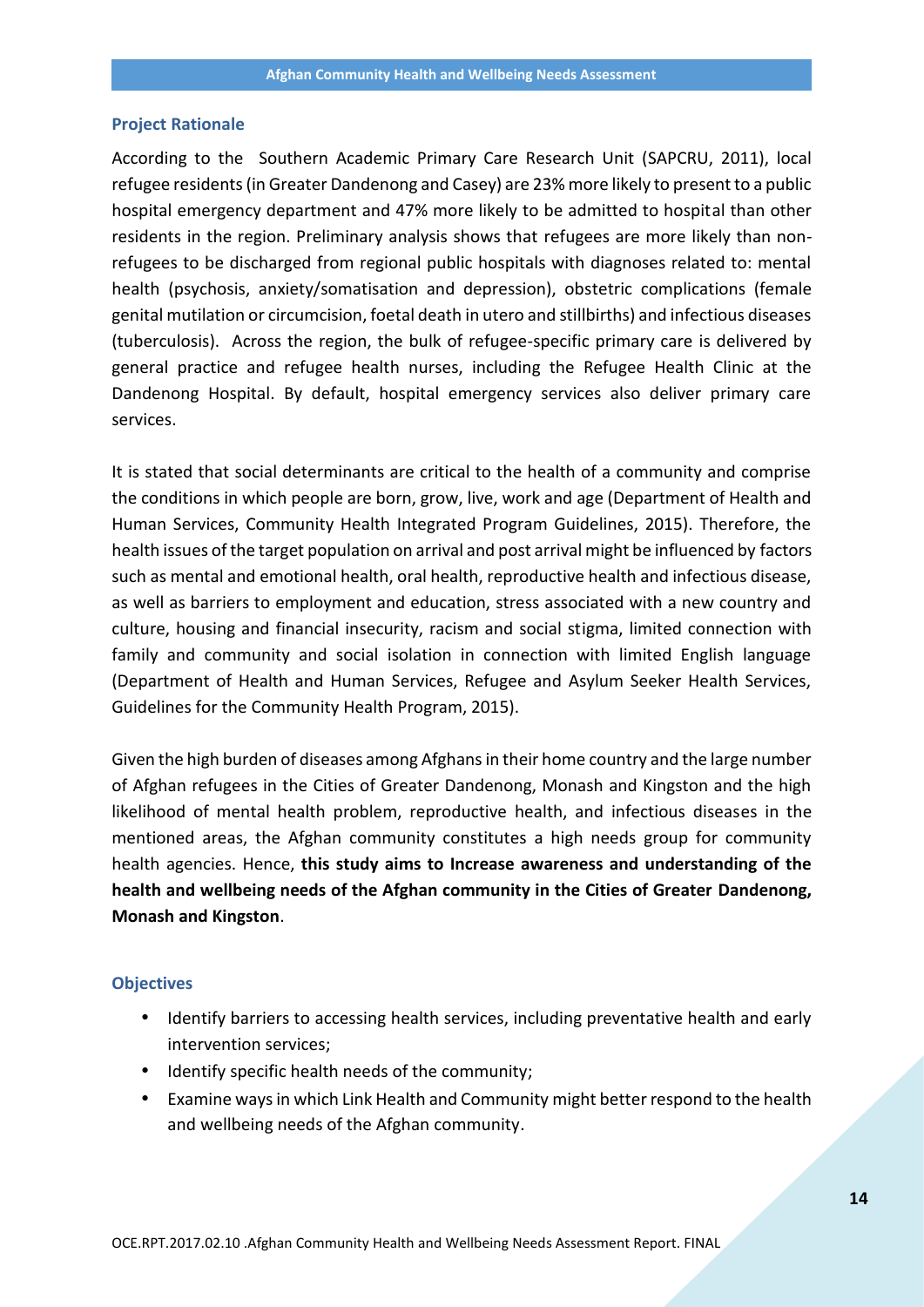#### **Project Strengths and Enablers**

The project was enhanced by establishing connections with refugee community organizations and other agencies. Refugee community organizations are a structure or association that is developed by refugees and asylum seekers to benefit their own community (Refugee Council of Australia, 2014). The Association of Hazara in Victoria is one such organization that was established in 2002 when the population of both refugee and asylum seekers Hazara increased significantly in Melbourne. The aim of the committee was to assist Afghan refugees with their settlement problems and promote their active participation in Australian society. This association constitutes Afghans living in Greater Dandenong and Casey and is managed by a volunteer committee (Refugee Council of Australia, 2014).

The Afghan Hazara Students Group in Dandenong was helpful in providing input in regard to Afghan health needs during implementation of the project.

An Afghan Community Advisory Group established by Link Health and Community has contributed significantly during the planning and implementation of the project. The group aimed to assist the project in identifying emerging health issues, barriers to accessing health services, sharing experience of Afghan community and family, exploring of knowledge of Afghan community and mobilizing the Afghan community during the study.



Afghan Community Advisory Group, 2016

Left to right: Weda Mohseni, Khalilur Hamid, Sayed Wahidi, Jaweed Ali Mohammadi, Ahsanullah Noori and B Ghezal Zara

A Dialogue with Afghan Communities, part of the Social Cohesion initiative facilitated by the City of Greater Dandenong, was another strength for the project. The Dialogue with Afghan Communities was conducted over three days from October 2015 to March 2016, and was very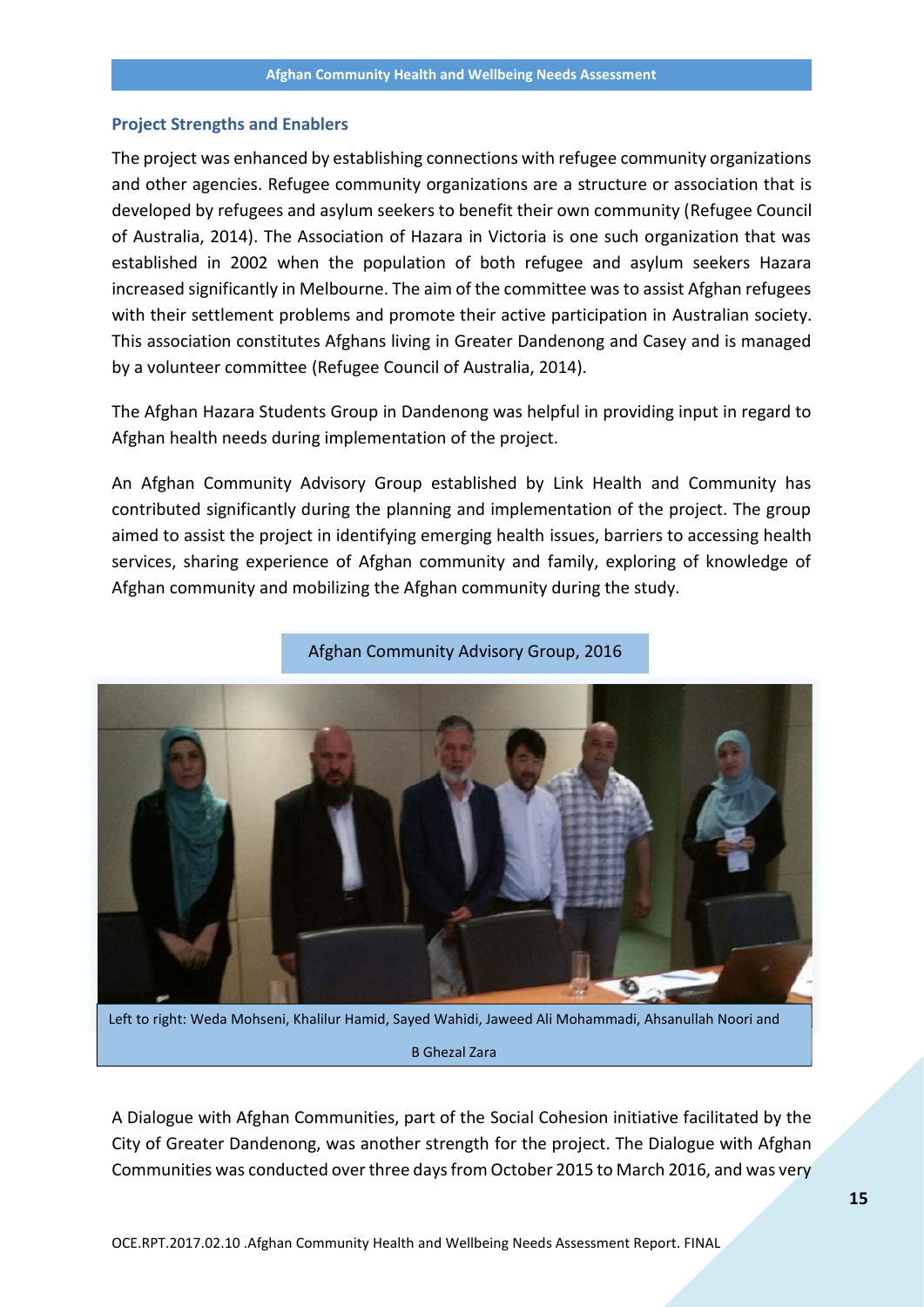helpful in identifying some of the health issues in the Afghan community as well as further building networks among the Afghan community.

Consultation with both Afghan male and female community researchers also added more value to the process of our study design, planning and data collection. Two researchers with extensive background of work with Refugee and Afghan communities in Afghanistan and Australia provided continuing support to the project.

An Afghan Health and Wellbeing Project Reference Group was established from representatives across Link Health and Community. This together with the Research Sub- Committee of the Link HC Quality Improvement Committee (QIC) supported the project and ensured inputs from staff in the process of project development, implementation and report writing.

The following organizations were consulted for this project: Catholic Care, Foundation House, Monash Health Southern Academic Primary Care Research Unit, Eastern Melbourne Primary Health Network, Communities' Council On Ethnic Issues Eastern Region, Migrant Settlement Committee (Eastern Region), Refugee Council of Australia, Eastern Health, AMES, South Eastern Melbourne Primary Health Network, Monash Council, Monash Health Refugee Health and Wellbeing, Clarinda-Clayton Multicultural Forum, Monash Multicultural and Settlement Services Network Working Group, Asylum Seeker Resource Centre, enliven, and Department of Health and Human Services. The researcher also attended the East Melbourne Refugee Health Forum, Women's Health East Sexual and Reproductive Health Planning Forum and a refugee health assessment workshop at the Victorian Refugee Health Network.

The aforementioned strengths and enablers in the target areas played very important roles in the successful planning and implementation of the project.

#### **Methods**

#### **Review of Research Evidence Base**

Research literature from a variety of sources was reviewed during planning for the project. Recent studies relating to the Afghan community in Australia were also examined, to avoid duplication and to allow the project to add to the knowledge base. The review of the evidence-base included both academic and grey literature. Current government policies and frameworks were also reviewed.

#### **Qualitative Research**

Qualitative research methods were used to collect data and information on the health and wellbeing needs of Afghan community in the target areas. Interviews and focus group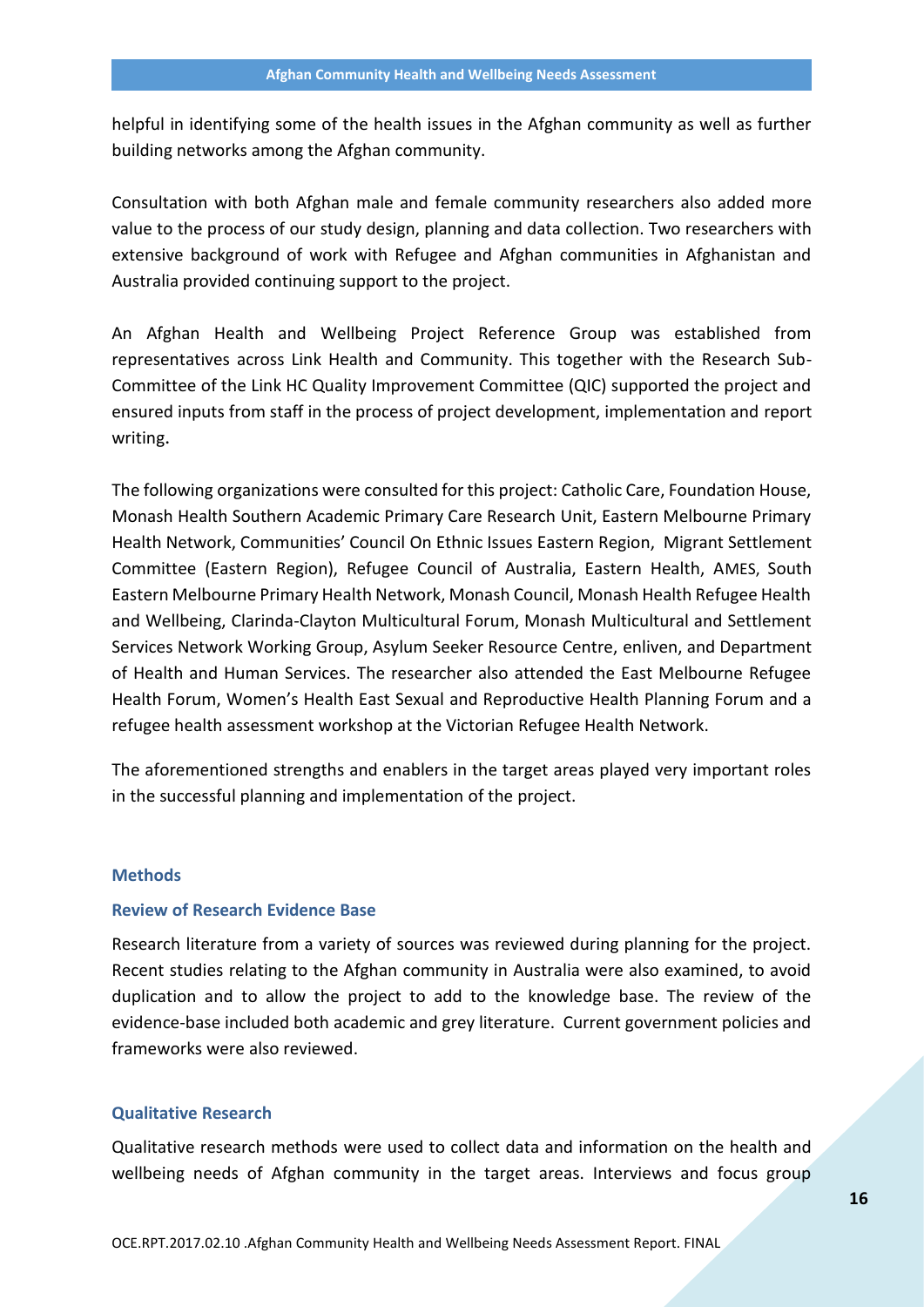discussions (FGD) were conducted to gather data among General Practitioners (GPs), community organizations, community members and agencies.

#### **Consultation with Community Organizations and Agencies**

The following community organizations were consulted: the Association of Hazara in Victoria, Afghan Women's Community Kitchen, Australian Hazara Students Group, Afghan Community Advisory Group, and Afghan community researchers. Agencies consulted included Catholic Care, Foundation House, Southern Academic Primary Care Research Unit, Eastern Melbourne Primary Health Network, Communities' Council on Ethnic Issues Eastern Region Migrant Settlement Committee, Refugee Council of Australia, Eastern Health, AMES, South Eastern Melbourne Primary Health Network, Monash Council, Monash Health Refugee Health and Wellbeing, Clarinda-Clayton Multicultural Forum, Monash Multicultural and Settlement Services Network Working Group, Asylum Seeker Resource Centre, enliven, Victorian Department of Health and Human Services.

#### **Consultations with GPs**

Around 10 GPs from each LGA were proposed to be interviewed individually. Unfortunately because of lack of interest and unavailability of GPs, the number was reduced to five GPs in the whole of the study area. Moreover, the unavailability of GPs compelled the researcher to replace interviews with GPs to a survey of GPs. Nevertheless, the survey provided important insights.

#### **Community Consultations (Focus Group Discussion)**

While it was intended to provide a broad overview of Afghan community health and wellbeing needs in the catchment area, for practical purposes, the project adopted a case study approach focusing on specific health issues identified in the survey of GPs, consultation with Afghan community organizations, discussions with Afghan researchers, consultation with agencies and the Afghan Community Advisory Group. Focus Group Discussions (FGD) on mental health and community awareness of mental health and counselling services among Afghans were conducted, with the following aim and objectives.

**Aim:** to develop strategies to address mental health (problems) and mental health stigma and determine awareness of mental health and counselling services among Afghans in the target area for the study.

#### **Objectives:**

 Identify perceptions and understandings of mental health by Afghan community members and the prevalence of stigma related to mental health problems;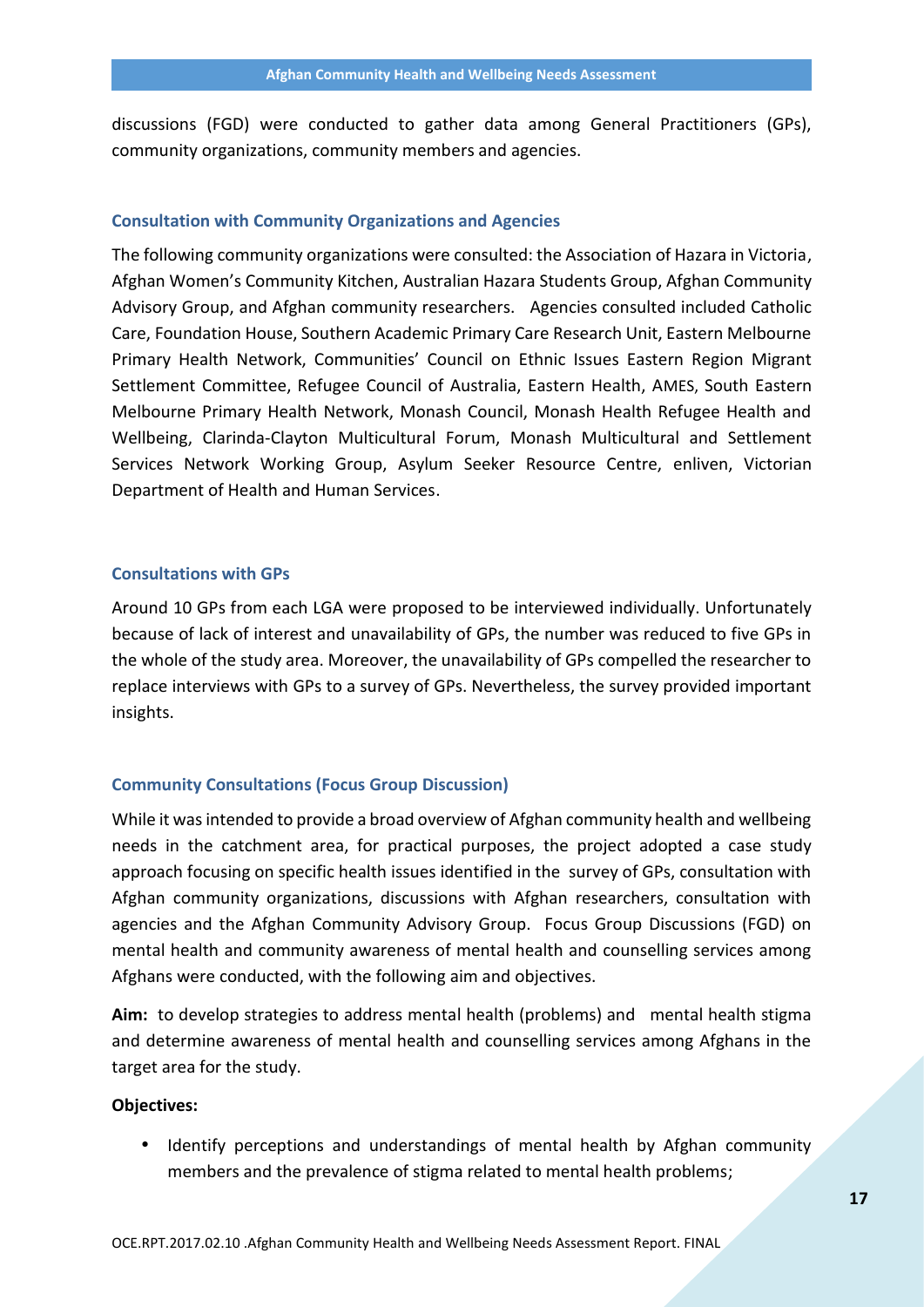- Determine Afghan community perception, and experience of mental health and counselling services, and GP/primary health care system;
- Discuss different ways services might engage with Afghan community members to better identify and address individual and family mental health issues and stigma pertaining to it, including ways of describing mental health, use of different settings for consultations and effective coping strategies.

Link HC worked in partnership with the South East Melbourne Primary Health Network (SEMPHN) to design and conduct two focus group discussions on mental health for the Afghan community. Common themes had emerged in recent community consultations undertaken by each of the organizations and working together ensured that we avoided duplication and could build on the excellent work already undertaken as part of the South East Melbourne Medicare Local (SEMML) Afghan Community Engagement Project.

We hoped to come up with a process for actions on outcomes from the focus groups, aimed at helping to change the conversation within the Afghan community around mental health and to encourage help seeking across the spectrum of psychological distress and life stressors, as well as acute mental illness.

Link HC has worked with SEMPHN to come up with recommendations for action. Possible outcomes could include recommendations for the provision of resources for GPs, community health worker roles, and community-led initiatives that encourage people to speak to others about their stresses, worries, family issues etc., that impact adversely on their daily lives and their capacity to live well within the community.

We also tried to identify different ways of describing 'mental health' to reduce stigma and barriers to help seeking. This also has relevance to other refugee and newly emerging migrant communities in the target area.

The FGDs included 12 men and 11 women aged 18 years old and over, with different ethnicities, dates of arrival in Australia, visa status and socioeconomic background. FGD for women was facilitated by an Afghan female facilitator and an Afghan male facilitator was engaged for the men's group. Both female and male FGDs were observed by a female and male member from the research team. FGD participants were given a \$50 supermarket gift card as a token of appreciation for their participation. Given the level of fluency of the study participants in Dari language, FGD was conducted in Dari. The study questionnaire and consent paper were designed after discussions with the Afghan Health and Wellbeing Needs Assessment Project Reference Group, the Afghan Community Advisory Group and the project researchers. Data were safely stored daily in Microsoft Word program and the analysis was descriptive and qualitative.

A separate report has been prepared on the FGD.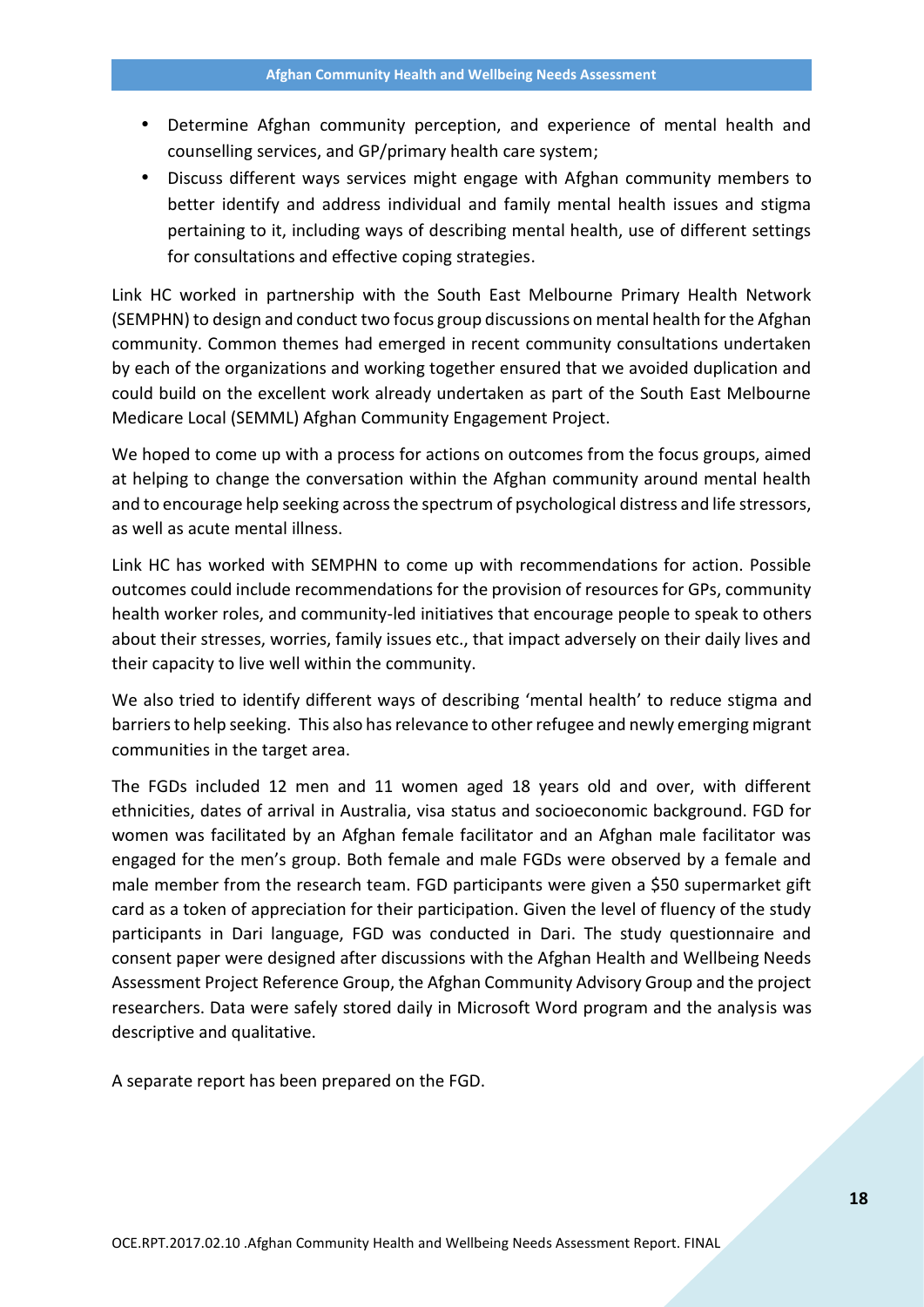#### **Ethical Considerations**

The study was deemed low risk given the focus on general health and wellbeing, and the nature of the discussions on mental health issues and problems of access in the FGD. Safeguards were put in place to protect confidentiality and to ensure that participants in the FDGs were supported. The research was conducted in a manner consistent with the principles of the ethical conduct of human research.

#### **Project Risks and Limitations**

There were some risks that had the potential to impact on successful implementation of the project. For instance, risk of delayed participation and lack of interest by the study participants; Afghan cultural sensitivities (for example, some women might not talk to a male researcher in regards to their reproductive health or any other issues); and low level of interest and cooperation from some agencies, community organizations and GPs because of their time constraints.

Delayed participation and lack of interest were addressed by discussing the project well in advance with the community and community representatives and explaining the possible good outcomes of the project fortheir community. For the focus group discussions, incentives were provided (each of the participants was provided with a \$50 supermarket gift card as a token of appreciation for their participation in the project). Additionally, a female facilitator was assigned to help conduct the FGD among women.

Potential risks for low level of participation by various agencies, GPs and community organizations were addressed by flexibility in arranging meetings by allowing alternative time slots and locations. Explanation of the project proposal and describing its goals and objectives raised the stakeholder's interest and enhanced their level of cooperation. Unavailability of GPs and their time constraints compelled the researcher to replace interviews with GPs to a limited survey of GPs.

It should be noted that initially it was planned to also conduct a quantitative analysis of the most contemporary available data regarding the demography and burden of diseases for the Afghan community from information sources such as Monash Health. Accessing data from the database of Monash Health required a Memorandum of Understanding (MOU) to be signed between Link HC and Monash Health. This was not possible during the study period.

#### **Study Findings**

The main purpose of the study was to increase awareness and understanding of the health and wellbeing needs of the Afghan community in the target areas and to identify barriers to accessing health services, including preventative health and early intervention services. It was also intended to examine ways in which Link HC might better respond to the health and wellbeing needs of the Afghan community.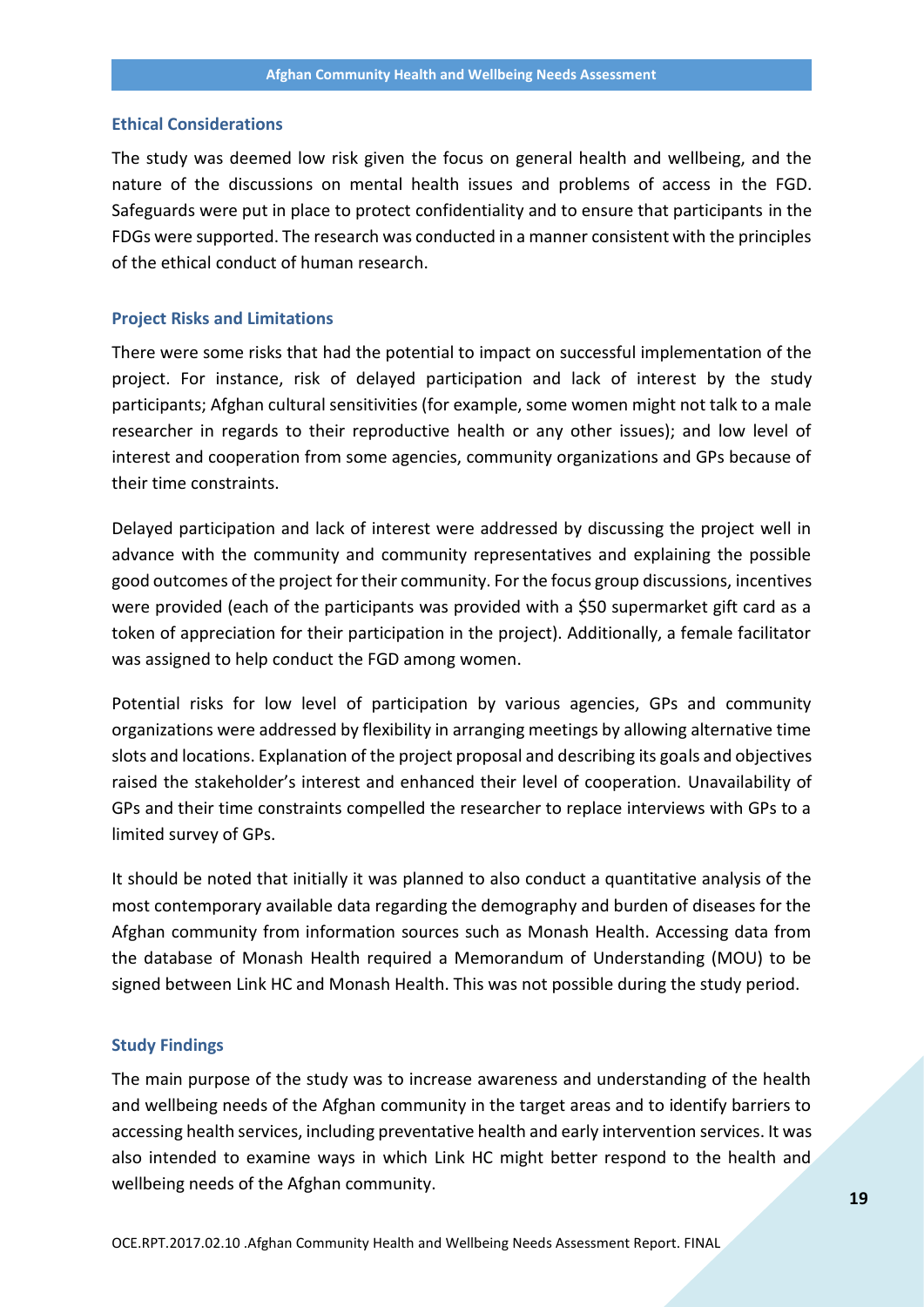In order to achieve the aforementioned goal and objectives, the following activities were carried out:



#### **Findings of Consultations with Afghan Community Organizations and Agencies**

Consultations took place with around 22 Afghan community organizations and agencies working in the target area. All of the consultations were face to face discussions, including meetings, forums, and dialogues and working groups.

Consultations also took place with seven members of Afghan Community Advisory Group established by Link HC during the process of planning and implementation of the project. The advisory group comprised representatives of the Afghan community in Dandenong, Narre Warren, Hallam, Cranbourne, Noble Park, Rowville and Clarinda.

The main consultation questions focused on barriers to accessing health services and health needs. Findings were classified under three main headings:

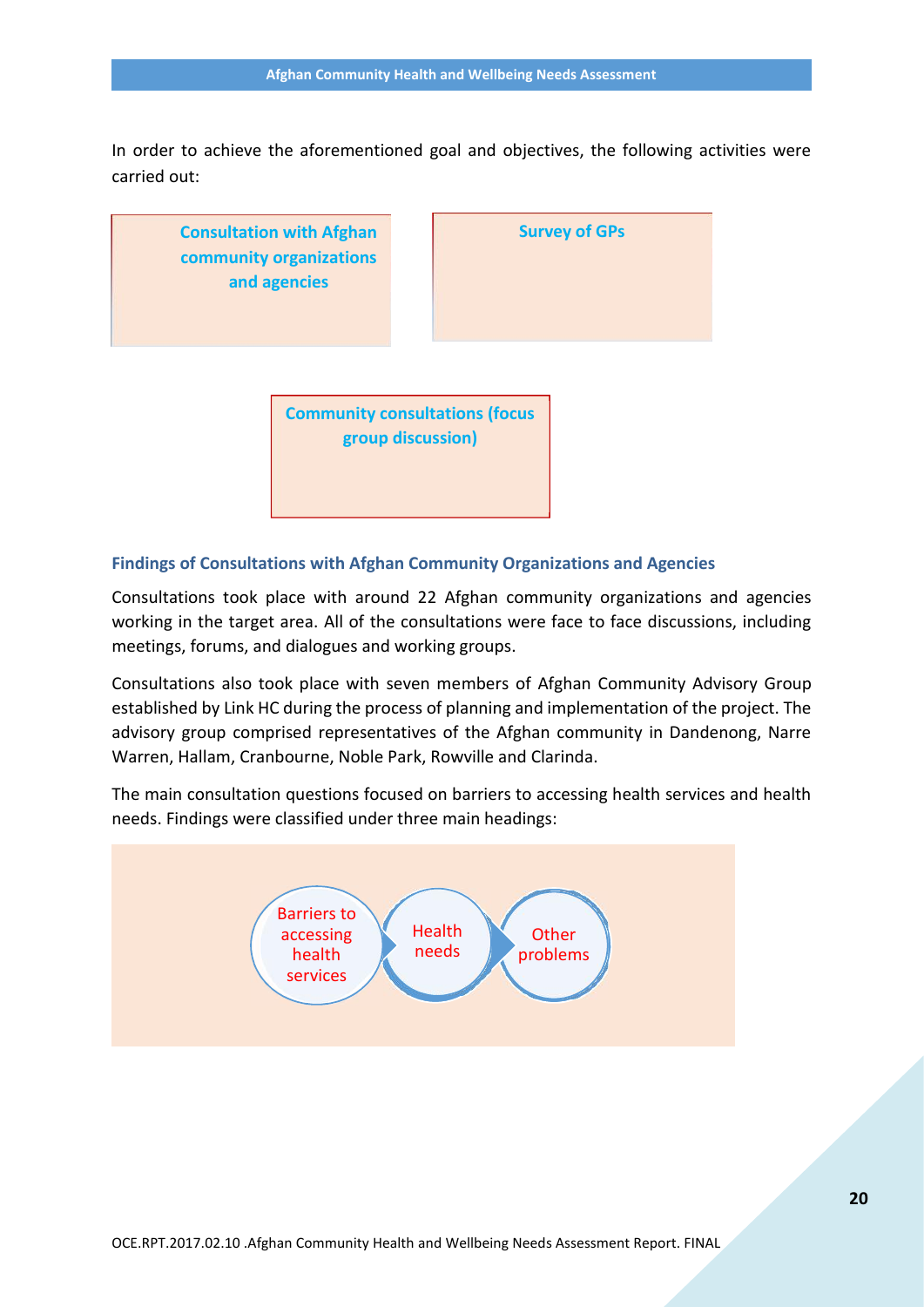#### **I. Barriers to Accessing Health Services**

The following barriers to health services were found during consultations and categorized according to visa status, physical accessto health services, socioeconomic and literacy, culture and social isolation.



#### **Visa Status**

Some population groups were identified as being at particular risk of poor health linked to their visa status. Visa type can pose barriers to accessing health care and community services. Asylum seekers living in the community are on Bridging Visa E. Out of 10,902 Bridging Visa E holders in Victoria, 1,885 are Afghan (Illegal Maritime Arrival Bridging Visa E holders by Suburb and Citizenship, June 2015). Afghan Hazara is the largest ethnic group in the humanitarian stream (21%) (Australian Government, Department of Social Services, Settlement Reports, Top 25 Ethnicities by Migration Stream, 2015). Therefore, it is most likely the majority of Afghans on BVE are Hazara who are awaiting for their visa status to be resolved.

Asylum seekers living in the community on Bridging Visa E have access to Medicare. It was noted that there are two types of Medicare cards- blue and green. Blue Medicare card holders (asylum seekers on bridging visas) have no concessional access for English courses, kindergarten services, child care services and other education.

Asylum seekers who are in community detention are not eligible for Medicare and they only get medical support through International Health and Medical Services (IHMS). Additionally, groups consulted believed that bridging visa holders have only Foundation House for mental health counselling services. In fact, asylum seekers also have priority access to community health counselling under Victorian Government guidelines.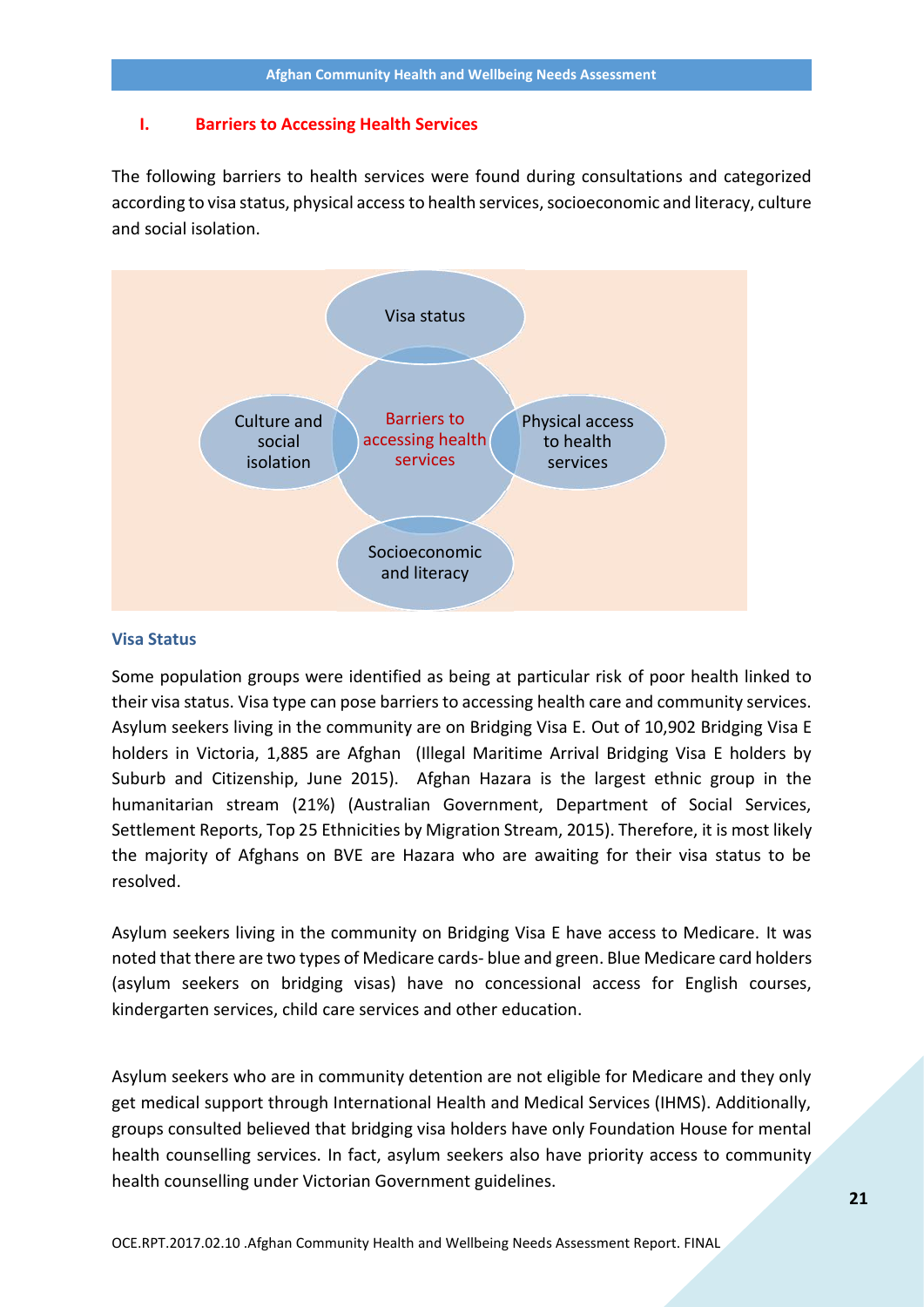Teenagers either on bridging visas or living in community detention centres are not eligible for a health care card and as such were identified as having difficulties accessing health care. There is restricted access to oral health care for asylum seekers living in the community detention centres.

There is a need to improve access for the Afghan community, especially for new arrivals on bridging visas, to child care and kindergarten services. Access problems include lack of private transport (unable to drive), cultural barriers and low levels of literacy.

Women at Risk visa holders were identified as a specific group at risk for oral health care, because of high cost, personal vulnerability and long waiting times especially for dental fillings and root canal treatment. Women at Risk visa holders also face additional life stresses due to their experience of trauma, lack of family supports and social isolation.

Furthermore, asylum seekers are trained by some reputable institutions but they are not provided with certificates unless their visa status has cleared and they have the right to work. They are not eligible for concessions for education.

#### **Note:**

For further details about the type of visas and their eligibility for health and welfare services, refer to Appendix 1.

#### **Physical Access to Health Services**

**Lack of Afghan GPs**: this was identified as a significant problem by community groups. Currently there is only one Afghan male GP in Dandenong and there is a long waiting list for patients. There is no Afghan female GP in all of Dandenong or surrounding areas (Monash and Kingston). **Access to interpreters** was also found to be another problem, particularly for females. Afghan women would prefer a female interpreter for contacts with the health sector.

Afghanistan is a religious country and more than 99% of the people are Muslims. Religion plays a very important role in most Afghans' lives. Most women in Afghanistan in rural areas and even in the major cities, cover their hair and body with a cloth called Chadari (Hijab) and most women are not allowed to speak to strangers, according to cultural protocols. Boys and girls at schools are separated. These norms have affected Afghan women health seeking behaviour. The majority of women even in the capital city do not consent to being examined by male medical service providers. They do not disclose their background information and past history either medical or non-medical to males. Considering these cultural issues, which are still practiced among Afghan women in Australia, access to a female health practitioner, female translator, female case worker and even female receptionists are important to Afghan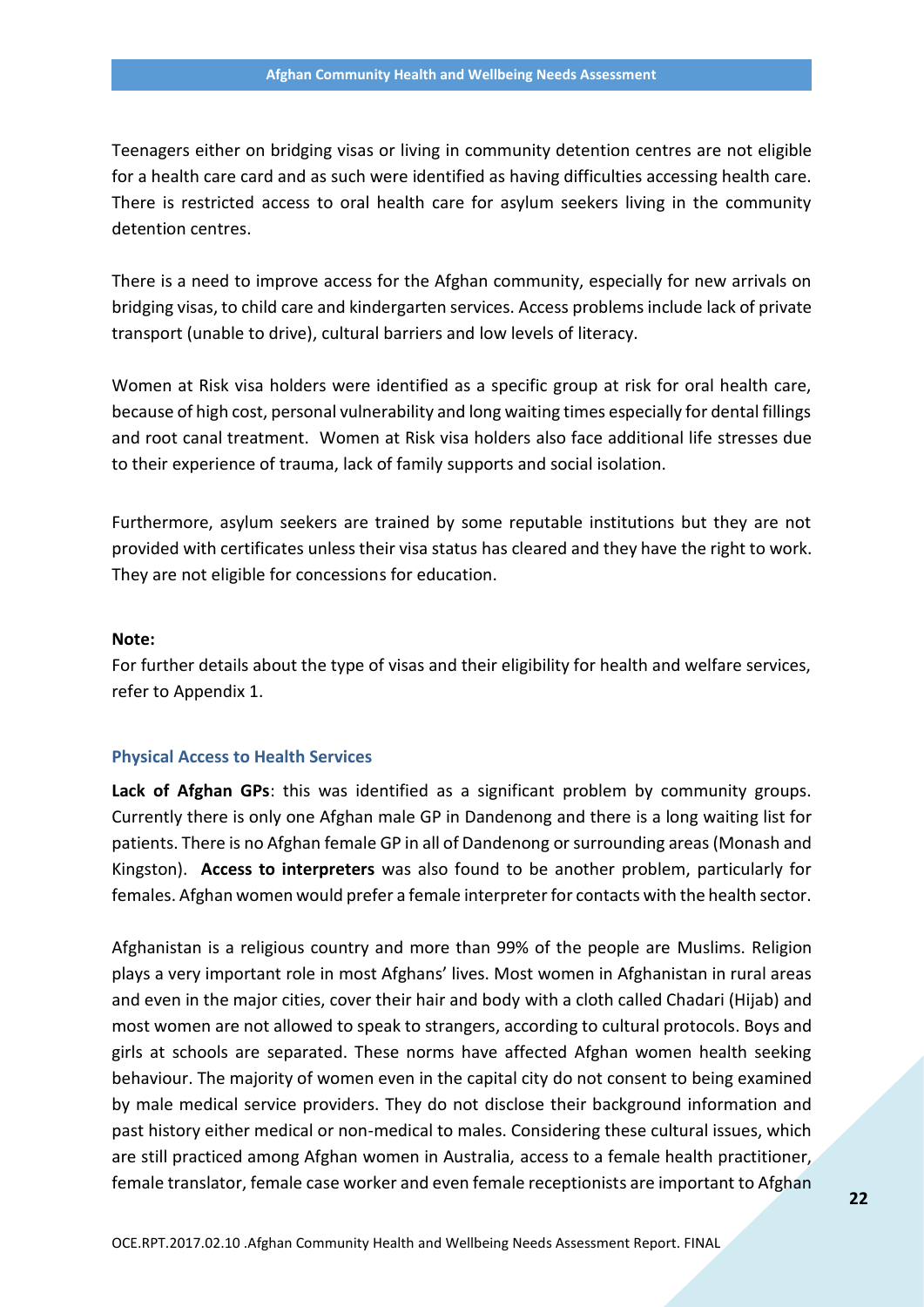women and can be considered part of a culturally responsive strategy for improving physical access of Afghan women to health services.

Long waiting times for GPs may be in part attributed to a lack of culturally competent receptionists. It appears that some receptionists are not well oriented with Afghan culture and traditions. For instance, Afghan women generally prefer to be seen by a female doctor or have translations by a female interpreter, as outlined above. This preference is not always understood by mainstream health providers. Moreover, in Afghanistan most patients are used to being seen on the same day without waiting and making appointments for another time. They also expect prescriptions for multiple medications from doctors. Unfortunately poly-pharmacy was common among health care providers in Afghanistan. These experiences of the health system in Afghanistan shape expectations of the health system in Australia. It means that Afghan patients expect urgent and immediate appointments when they go to a GP or other health provider. They may also expect the doctor to give them a prescription for medication regardless of whether this is warranted by the diagnosis of the presenting condition. These attitudes might end up causing many appointment cancellations and long waiting times.

Such problems are also visible in large hospitals as well: long waiting times to see specialists, problems in categorizing patients based on whether they are very urgent, less urgent or not urgent.

A separate report has been prepared on the issue of doctor shopping and poly-pharmacy in the Afghan community so that these behaviours can be more readily understood.

It was evident that Women at Risk visa holders are suffering specific problems with access to physical health care: primarily because of their inability to communicate in English, their lack of driving licences and many are also lacking friends and family members to assist them. Therefore, they are considered a high risk group and the physical barriers to accessing health services are more prominent among this group.

It was suggested that bicultural Afghan community health workers might play a crucial role in improving access to health services for the Afghan community. Bicultural health workers are now part of the Victorian refugee health workforce, although there is considerable variation in what these roles may comprise. One strategy would be the replication of the Aboriginal health practitioner model into the refugee health workforce, in this instance, with Afghan community health practitioner roles. This would give recognition to prior learning and build career pathways in the health sector, for the benefit of the Afghan community. A separate paper has been prepared which sets out the rationale for such an approach.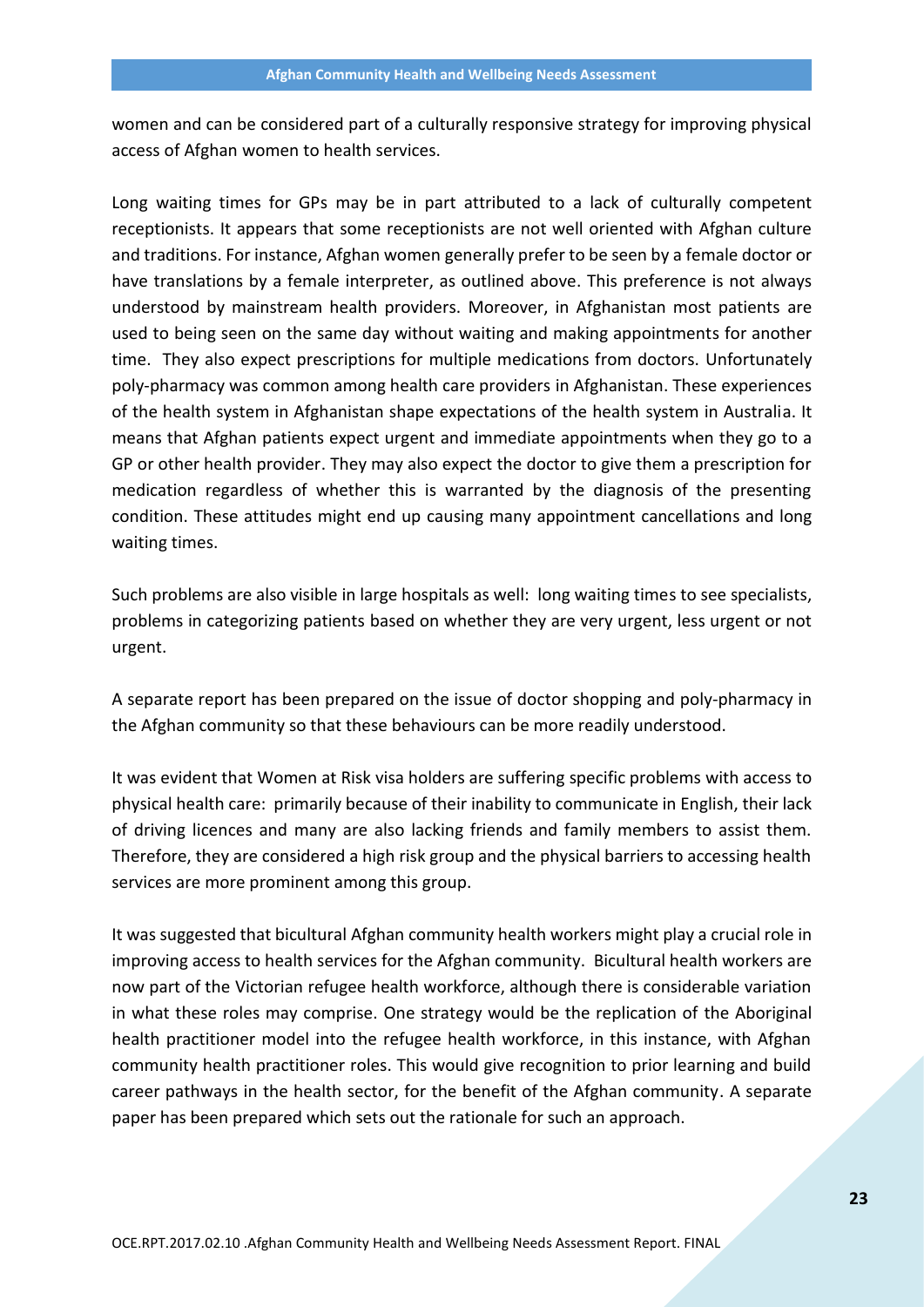#### **Socioeconomic Status and Literacy**

Low levels of income, limited education, poor health literacy, and lack of awareness about government laws and policies might contribute to poor access to health services.

Many in the Afghan community reportedly have a low level of knowledge about the health services they are eligible for via the Medicare Benefits Schedule (MBS) and their eligibility for community health services, Centrelink and other welfare services given their visa status. Some asylum seeker case workers may also need support on how to appropriately refer asylum seekers to the right service provider based on their actual needs.

The literacy levels of a person are predictive of their health outcomes. An individual's health literacy levels are linked to many social determinants of health. For example, 59% of Australians have low health literacy, of whom 75% are born overseas. As a result, health literacy is becoming a strong predictor of a person's health status. When we start to see low health literacy as an indicator of poor health, it allows us to get to the core of the problem and plan appropriate health services and interventions (Centre for Culture, Ethnicity & Health).

Improving health literacy has been a key goal of the Afghan Community Engagement Project undertaken by SEMML. As reported elsewhere, the health literacy of Afghans needs to be further improved in various areas such as finding medical help after hours, using an ambulance in cases of an emergency, going to the hospital emergency department, going to a GP, using community health services and purchasing medicine (Brazier, 2015).

Our stakeholder consultations reiterated the importance of improving general health literacy in the Afghan community. It was suggested that raising awareness about health problems and disseminating health information via Mosques, schools, local sport clubs, and Afghan gatherings could be an effective strategy. It was also noted that the communication techniques including peer workers and community leaders as 'health champions' adopted by the Afghan Community Engagement Project were effective and need to be ongoing.

#### **Culture and Social Isolation**

The cultural and linguistic diversity of Australia is well documented. The term cultural responsivenessrefers to health care services that are respectful of, and relevant to, the health beliefs, health practices, culture and linguistic needs of diverse consumer/patient populations and communities. That is, communities whose members identify as having particular cultural or linguistic affiliations by virtue of their place of birth, ancestry or ethnic origin, religion, preferred language or language spoken at home. Cultural responsiveness describes the capacity to respond to the healthcare issues of diverse communities. It thus requires knowledge and capacity at different levels of intervention: systemic, organisational,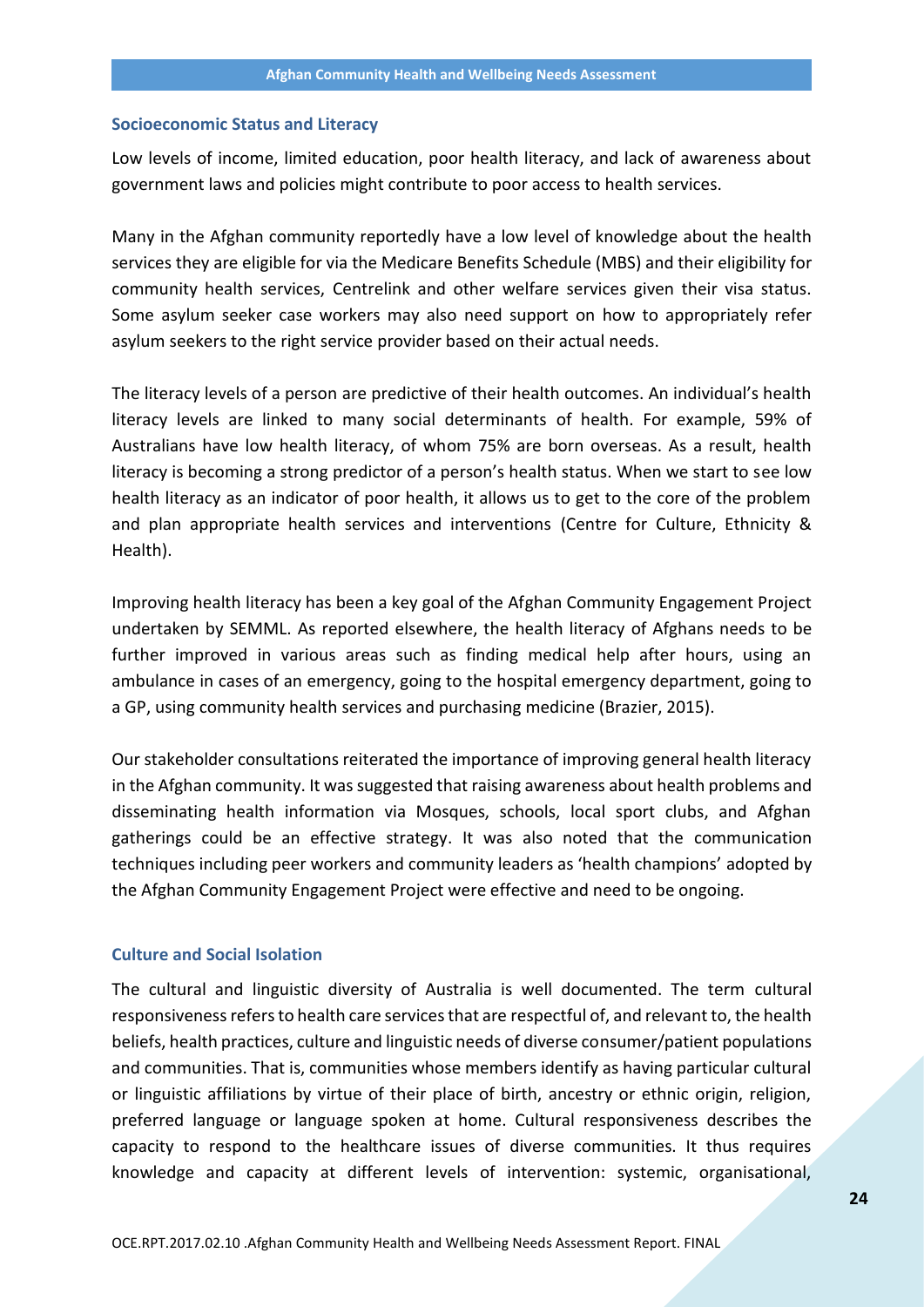professional and individual (Department of Health Victoria, 2009). Given the importance of cultural responsiveness, the following suggestions in the study might contribute to improved health outcomes for Afghan communities.

Raising awareness and sharing information regarding various Afghan traditions, habits and cultures among GPs and other service providers might be helpful to increasing cultural competency among health organizations at different levels such as at corporate governance, clinical governance and service delivery.

GPs and other health professionals who do not know about the reality of the lives of people in the Afghan community and their socioeconomic issues may inadvertently place barriers in the way of people accessing health care. Unfortunately some stakeholders reported that discrimination is common in health service delivery. It was pointed out that some GPs seem to be reluctant to accept refugees, especially asylum seekers, as patients because of the complications of organizing interpreters and communicating with them.

Additionally, some GPs are reportedly not taking accurate and complete patient histories and are not always taking the time to consider broader issues and risks while examining patients; not asking the right questions; or not making enquiries beyond presenting issues. Some may prescribe medicine without referring to their patients' background information such as family history and drug history. Afghans suffer from both pre-migration and post migration trauma and have very poor health indicators back in their home country that might significantly affect their health status here in Australia. Therefore, having a complete past history might indicate possible risk and allow for more accurate and complete diagnosis and in some circumstances, allow for early medical intervention. For instance, given Afghans' poor mental health status, a good and complete background on family history might help health service providers to diagnose psychological distress, stress and anxiety at the early stage with the application of early interventions that might be more effective, easy and cheap compared to the treatment at the later stage of the problems.

It is evident that most Afghans especially women and elderly are suffering from social isolation and lack of opportunity to participate in the community. There are also inadequate opportunities for Afghan women to participate in sports given their cultural and traditional limitations in accessing public sport facilities. It is important to understand barriers to community and social participation for Afghan women.

Being socially isolated is harmful for physical and mental health. A recent study explored the extent to which social disconnectedness or isolation (e.g. small social network, infrequent participation in social activities) and perceived isolation (e.g. loneliness, perceived lack of social support) have distinct associations with physical and mental health among older adults especially among members of CALD communities. Indeed, the influence of social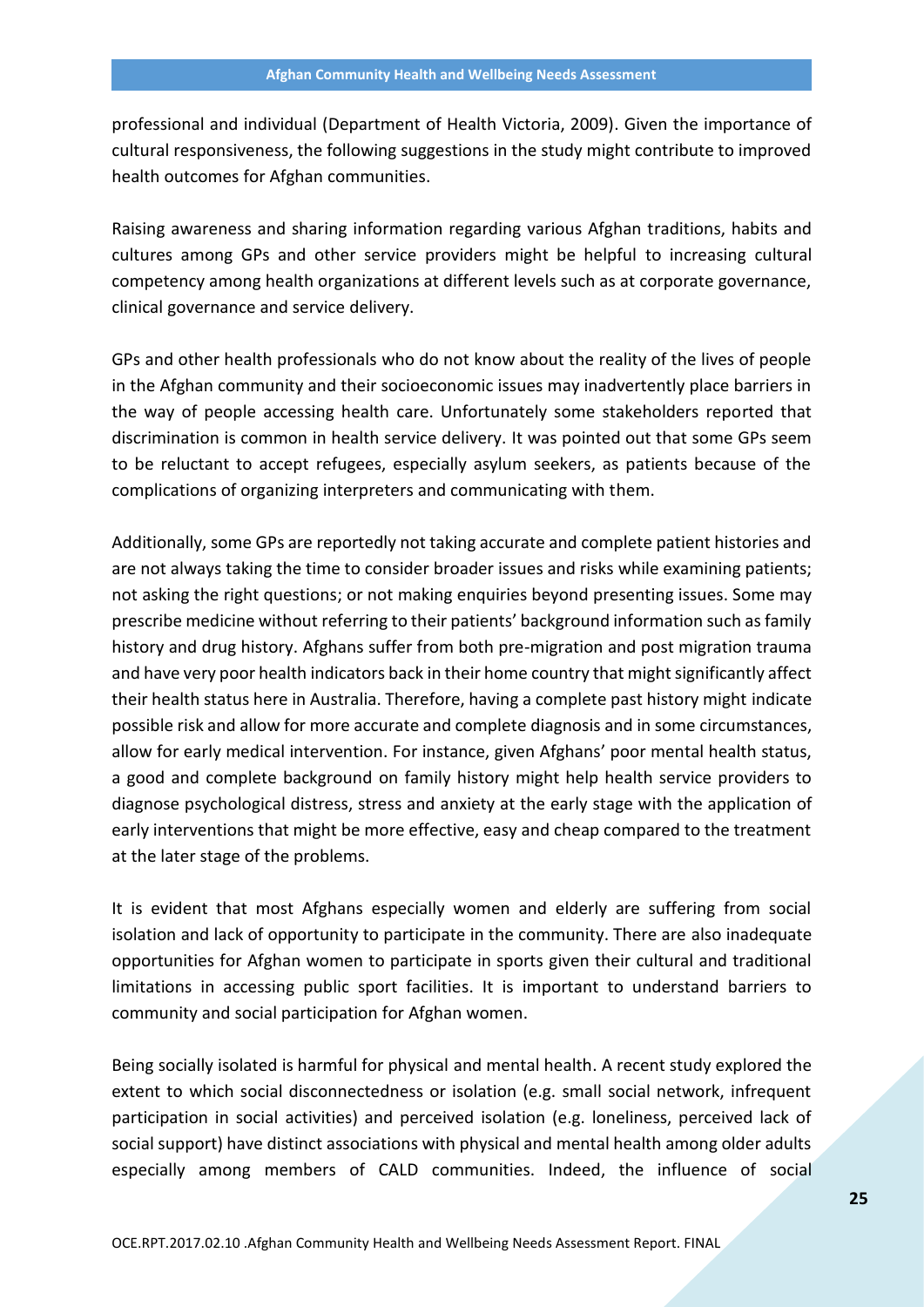disconnectedness and poor social relationships on the risk of death was found to be comparable with well-established risk factors such as smoking and alcohol consumption, and to exceed the influence of risk factors such as physical inactivity and obesity (Pate, 2014).

Therefore, improving access to social settings and public sporting facilities especially for women, and establishing neighbourhood cohesion and social inclusion programs that promote a sense of belonging to society, building trust and safety, might be helpful strategies for addressing social isolation among Afghans, particularly in the ability to cope with daily troubles and stresses of life.

#### **Recommendations for addressing barriers to accessing health services:**

- Advocate for speeding up the processing of applications for protection for asylum seekers with the relevant government bodies to ensure refugees have access to the comprehensive health care they need;
- Advocate for a review of asylums seekers health service eligibility, policy and procedures;
- Encourage and support Afghan health professionals to work in the health sector as GPs, nurses and bicultural health workers;
- Increase health literacy via community engagement programs including continuation of the Afghan Community Engagement project;
- Improve cultural competency among mainstream health workers including receptionists, health service providers and case workers;
- Provide professional development and training for GPs to enhance cultural competencies, as recommended by the National Health and Medical Research Council;
- Involve religious leaders, Imams and influential community people in disseminating culturally relevant health information and messages to the Afghan community aimed at increasing their level of understanding and knowledge of health issues;
- Support the Afghan Community Advisory Group in order to establish stronger link with the community;
- Promote and support English learning among Afghans in partnership with community agencies and Afghan community organisations;
- Promote and support social participation, social cohesion and inclusion programs in the target areas, through initiatives such as community-based social groups and better access to public sporting facilities for women.

#### **II. Health Needs**

It appears that the main health needs of Afghans living in the study area according to our consultations were mental health, gender and reproductive health, oral health, problems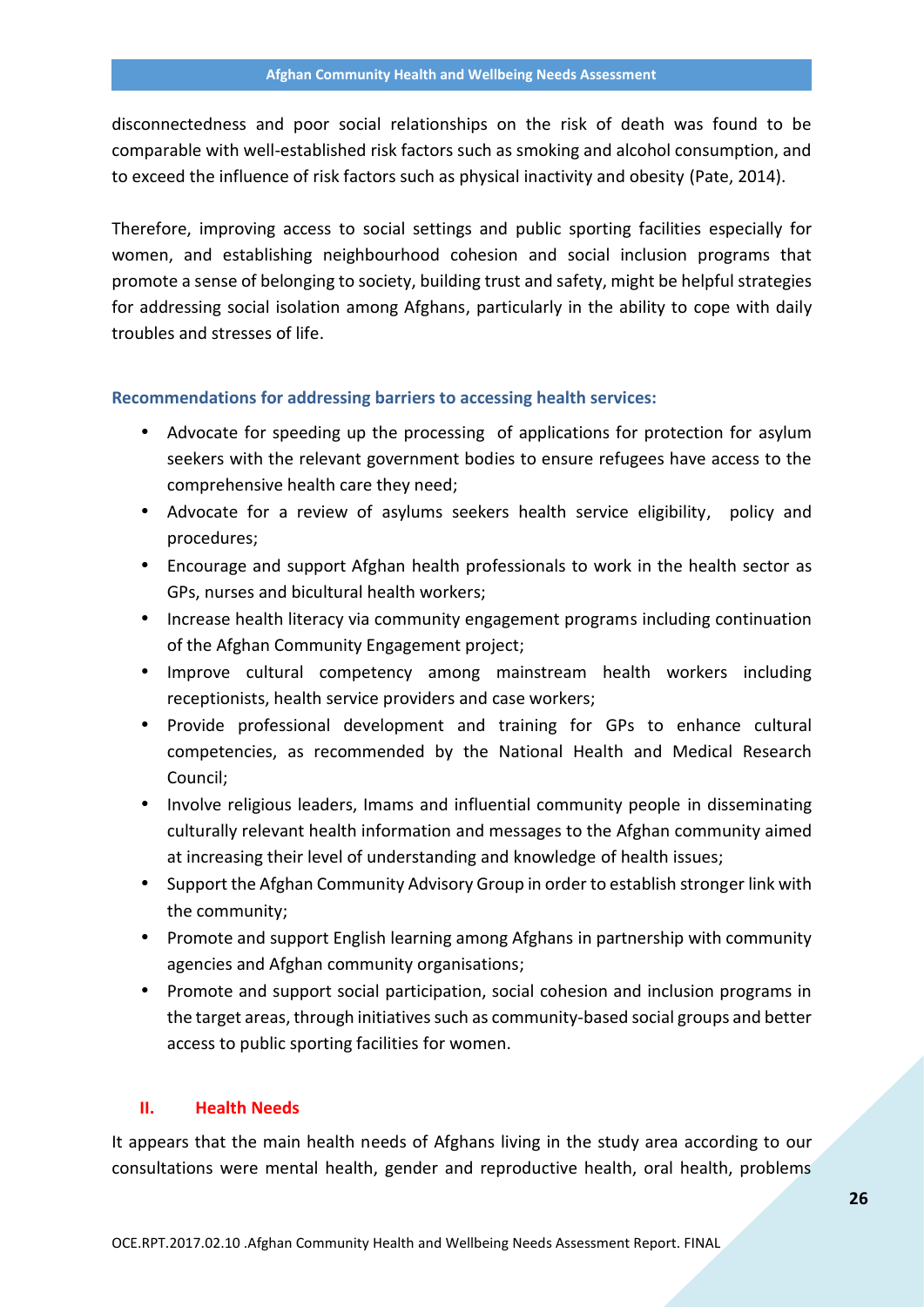with immunizations and communicable diseases, chronic and other health problems and issues with health coordination and networking.

| <b>Mental health</b>  | Gender and reproductive<br>health | Oral health             |
|-----------------------|-----------------------------------|-------------------------|
| Immunization and      | Chronic and other health          | Health coordination and |
| communicable diseases | problems                          | networking              |

#### **Mental Health**

There is a high prevalence of psychological distress, trauma, depression, and anxiety among Afghan men and women, which seem to be more prominent among women, according to our consultations and the established research. Pre-arrival experiences of trauma continue to impact on the lives of individuals, families and the community. Furthermore, trauma as a result of time spent in immigration detention, psychological distress among asylum seekers dealing with uncertain residency status, indefinite separation from family, grief and loss of homeland, social isolation, lack of hope (particularly for Hazara unaccompanied minors and asylum seekers on bridging visas), and stigma associated with mental health are among the main mental health issues.

It was also mentioned that life stressors include unemployment, limited career pathways, study stress, family stress, acculturation stress, impacts on mental health of family violence, relationship breakdown and aggressive behaviour among children might also be considered part of mental health needs. Taking care of elderly relatives at home, racism and internalization of racism would contribute to anxiety and stress among some Afghan families. Violence at home and outside the home and even risks of violent extremism have also been identified as undermining mental health and sense of wellbeing.

Finally, it was noted that lack of family reunion and uncertainty of visa status might contribute to use of cigarettes, and risky behaviours such as alcohol and marijuana use and gambling, among unaccompanied minors and across all age groups.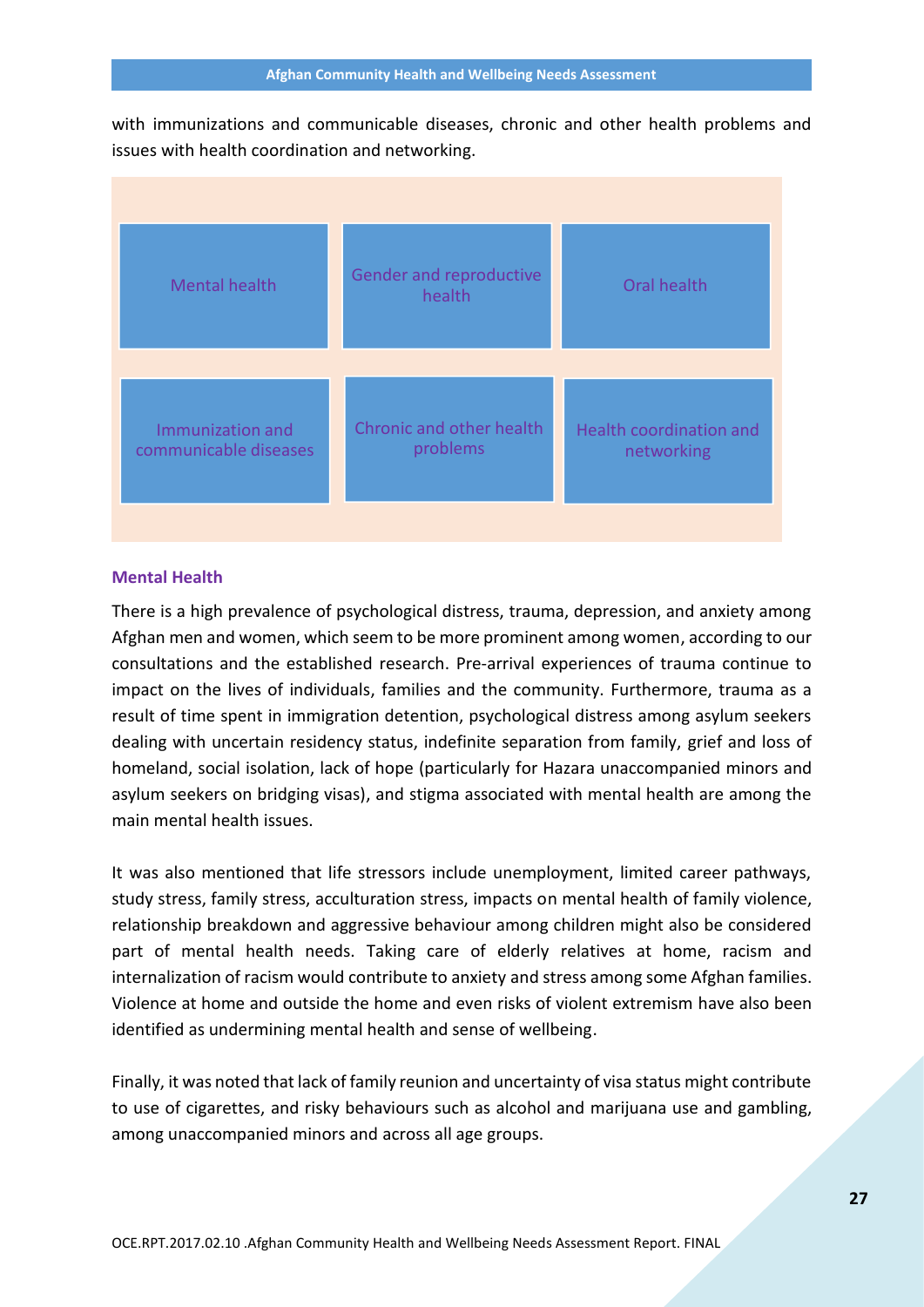It was suggested that there is need for improved mental health literacy level of Afghans. In order to achieve this, the Afghan Community Advisory Group recommended that at least 15- 20 Afghan community volunteers from the different Afghan ethnic groups should be trained in mental health and the mental health system in Victoria to work at community level in order to increase Afghans' understanding and awareness of mental health and mental health services. It was also suggested that all Afghans whose cases are submitted to court for investigation, should be first assessed for their mental health and trauma. Information should be disseminated and shared with relevant government bodies regarding the prevalence of poor mental health among Afghans. It was also mentioned that raising awareness about mental health issues might be possible and more effective through religious people such as Mullah and Imam.

#### **Gender and Reproductive Health Problems**

Family violence, forced marriages, gender inequality, miscarriage among women, low knowledge about family planning, and poor knowledge about sexual health and gender identity have emerged as key issues. Gender dynamics within families may determine who speaks for the family and what information is disclosed in consultations with health professionals.

Pregnancy-related deaths are a leading cause of death for women in their childbearing years in Afghanistan. It was found that under current conditions approximately 1 in every 50 women in Afghanistan will die from a pregnancy-related cause during her lifetime. Haemorrhage is by far the leading cause of maternal deaths, Eclampsia is associated with onefifth of maternal deaths and prolonged or obstructed labour with 11 percent of maternal deaths. Only 60 percent of women received ante natal care (ANC) from skilled birth attendants (SBA), that is, a doctor or nurse/midwife, for their most recent birth, while thirty seven percent of women received no ANC at all. Eighty-five percent of urban mothers receive ANC from an SBA, compared with only 54 percent of rural mothers. Only 60% of mothers were protected against neonatal tetanus and only 28 percent of women received postnatal care for their last birth (Afghanistan Mortality Survey, 2010).

It is likely some overseas- born Afghan women may continue to have poor reproductive health because of their prior experiencesin their home country. Afghan women who have given birth without a SBA in Afghanistan or in refugee camps may experience health problems with age. These issues and symptoms are highly sensitive and will not be disclosed to a male doctor. A separate report has been written to highlight these issues.

Some stakeholders also mentioned problems with gender relations between young people, particularly involving new arrivals not knowing social protocols and behaviours in conducting respectful relationships. It is evident that some young males are not clear about their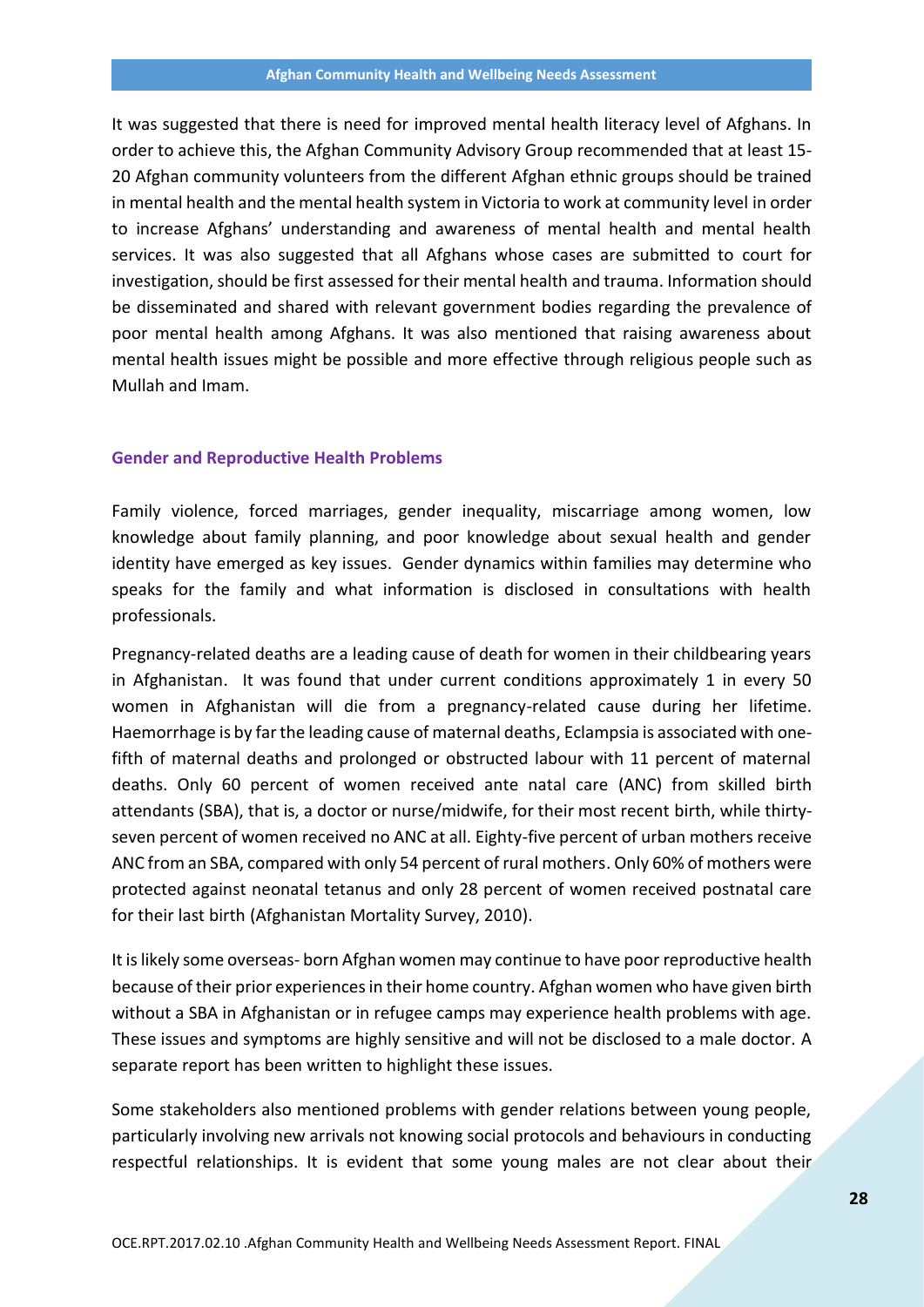boundaries and appropriate behaviours in their social relationships and interactions with others, particularly young females, so sometimes they cross boundaries and cause social problems (including violence and abusive relationships, and causing rifts within community). This is partly a problem caused by lack of family support, growing up without clear adult guidance, and also misunderstandings about Australian culture and community expectations.

#### **Oral Health**

Lack of regular dental check-ups and monitoring, and seeking help only when pain emerges and becomes unbearable may contribute to oral health disease; this impacts adversely on general health and wellbeing and creates risks of chronic disease. Emergency presentations for dental treatment also add to the burden of avoidable hospital admissions. Oral health literacy and promoting access to routine dental checks are key preventative strategies.

#### **Immunization and Communicable Diseases**

An evaluation of the Primary Health Care Needs of Refugees in South East Melbourne found that refugees are more likely than non-refugees to be discharged from regional public hospitals with diagnoses related to mental health (psychosis, anxiety/somatisation and depression), obstetric complications (female genital mutilation or circumcision, foetal death in utero and stillbirths) and infectious diseases (tuberculosis) (SAPCRU, 2011). Moreover, the prevalence of TB is 340 per 100,000 population in Afghanistan, which is a major health problem (WHO, 2014) and full immunization coverage was only 27% among children under two years of age (Afghanistan Health Survey, 2006).

During consultations it was also evident that poor immunization status either from their home country or missing out on the catch-up immunizations here in Australia is problematic for both the individuals at risk and for public health herd immunity. It was also noted that there is a high prevalence of TB and Hepatitis B among the Afghan community. This might suggest the probability of a link between poor immunization coverage and high prevalence of TB in Afghanistan and the current immunization and communicable diseases burden in Australia.

#### **Chronic and other health problems**

Breast, stomach and bowel cancers, Vitamin D deficiency among women and men, high incidence and prevalence of Diabetes Mellitus (Type 2) and gestational diabetes, disability especially among elderly, acquired brain injury, Downs Syndrome and Autism Spectrum Disorders, were identified as specific concerns during the consultations.

There is a need for more information about screening rates and prevalence of disease in the Afghan community. Targeted strategies should be developed to improve early detection of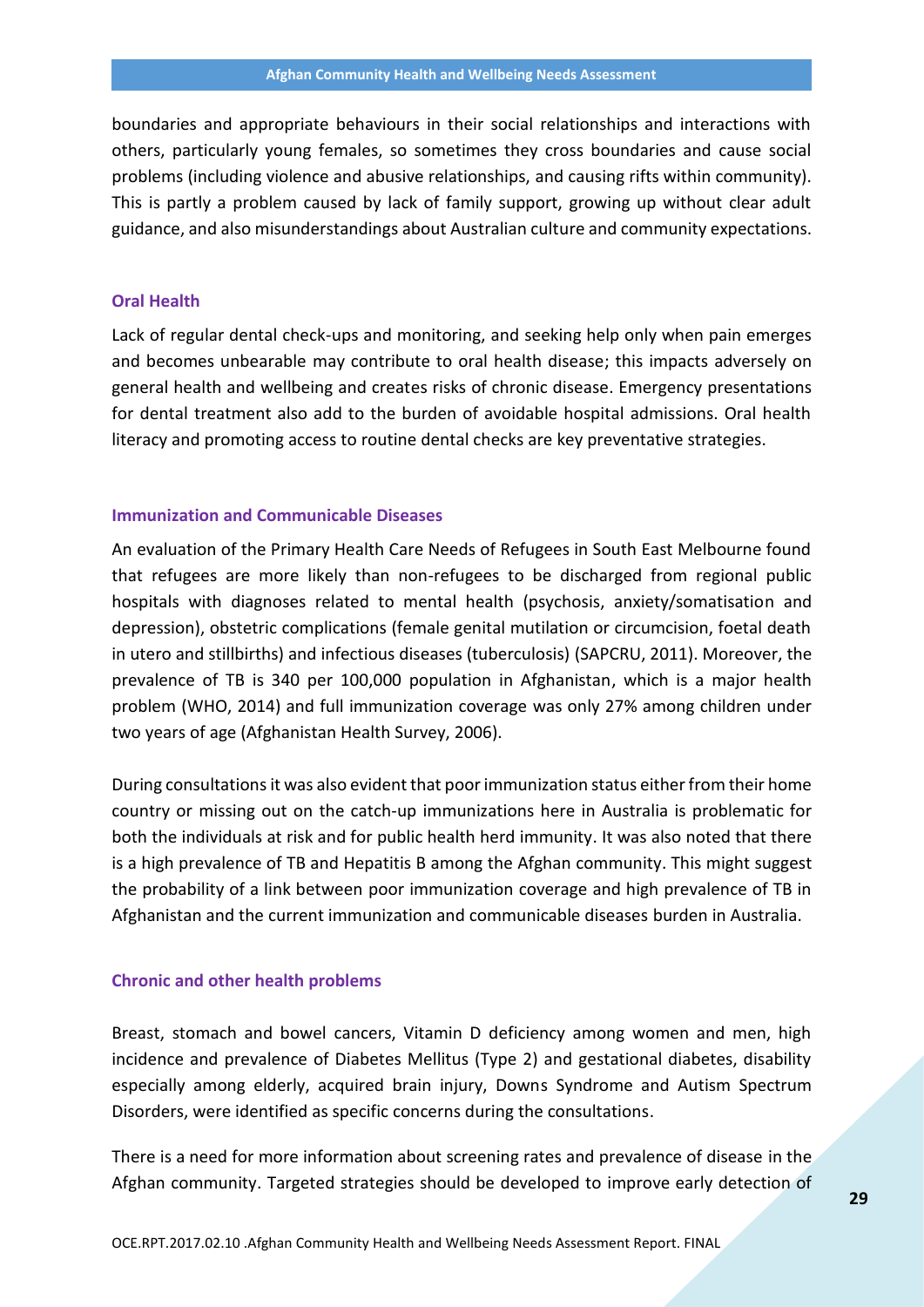risk and access to treatment. Improved health literacy around specific health conditions would promote self- management and help reduce risk.

There is also a need for community education about disability including neurological conditions such as Autism Spectrum Disorders, which are often characterised by challenging behaviours. Wider understanding of these conditions within the Afghan community would help to reduce stigma and social isolation. It may also encourage families to seek help from early childhood intervention services and disability agencies.

#### **Health Coordination and Networking**

There is a need for strengthening connections between health service providers across local government boundaries to ensure Afghan community health and wellbeing needs are more widely understood. Within the south-east there are strong links between agencies through networks such as the Refugee Health Network, the South Eastern Melbourne Refugee and Asylum Seeker Health Alliance and the South East Melbourne Primary Health Network. Link HC can add to the capacity to meet Afghan community needs through strengthening links and referral pathways to other service providers in the south-east. It would also be helpful to establish a presence in Dandenong by providing a venue for ongoing Afghan Community Advisory Group meetings, community gatherings, as well as for service coordination and delivery.

There are multiple Afghan community organizations and associations in the area, which need to be coordinated under one umbrella. This was a clear outcome from the Afghan Dialogue conducted by Greater Dandenong Council.

#### **Recommendations for addressing health needs:**

- Afghan Community Advisory Group to explore options for community-led initiatives to address mental health needs;
- Promote awareness and understanding of mental health risks for Afghan community members;
- Promote access to community based mental health and counselling services;
- Develop targeted prevention and early intervention strategies for mental wellbeing;
- Improve referral pathways to clinical services for mental health including Headspace;
- Promote access to public dental services and improve oral health literacy;
- Develop effective preventative oral health promotion campaigns to improve understanding of oral health care and impacts on general health status. Links between oral health disease and chronic disease are not well understood;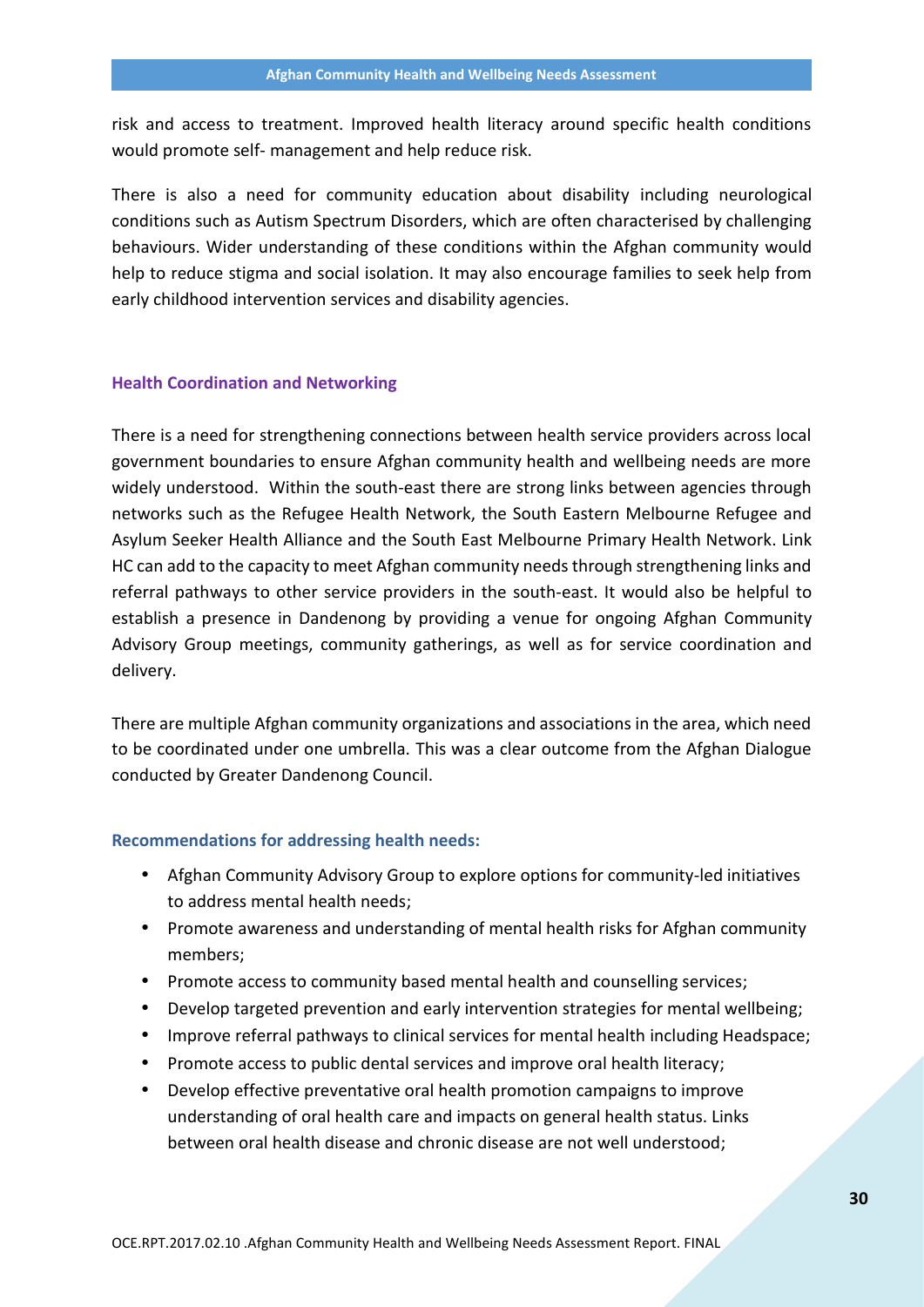- Conduct targeted outreach to age groups that miss out on school dental programs (secondary schoolers, teenagers, young adults), including outreach programs to sporting clubs to provide mouth-guards, oral health promotion to Afghan adolescents, teenagers and young adults;
- Mobile dental van to be used for outreach screenings;
- Conduct further research to identify the reproductive health status of the Afghanistan born women living in Victoria;
- Facilitate the establishment of an umbrella or platform or consortium for Afghan organizations to better represent their community and promote their interest with stakeholders e.g. local, state, and federal agencies;
- Promote prevention and early intervention through access to cancer screening programs in partnership with GPs and Cancer Council Victoria;
- Promote infectious diseases screenings and immunization catch up programs.

#### **III. Other problems**

**Intergenerational gaps** are evident in the Afghan community, between the way of thinking of children and their parents, about acculturation, identity, cultural and behavioural norms. There are also differences in career aspirations, with some Afghan families wanting their children to follow particular career paths such as medicine or engineering, contrary to what their children may want. Such attitudes might originate from stigma. For instance they may be thinking their children are underachieving compared to some of their relatives' children who have just become doctors and engineers. These attitudes and their consequences for family conflict and stress need to be further explored among the community.

There is also a need for support for unemployed Afghan community members including Afghan trained doctors and engineers who need strategies and pathways into the workforce, to allow them to contribute to the community.

Other issues of concern raised in the consultations included higher rates of early school leaving and risky driving behaviours among new arrivals.

Some stakeholders also mentioned problems with the competency, training and attitudes of some case workers who are looking after new arrivals, specifically people on bridging visas. It was considered that some case workers do not have the knowledge to recognize their clients' poor mental status, which in many instances may be linked to the experience of trauma. In some circumstances, this may lead to harsh interactions ultimately causing a case worker to report a mentally ill patient to the court. Such kinds of actions have finally ended up with lots of stress, anxiety and even suicide among Afghan bridging visa holders.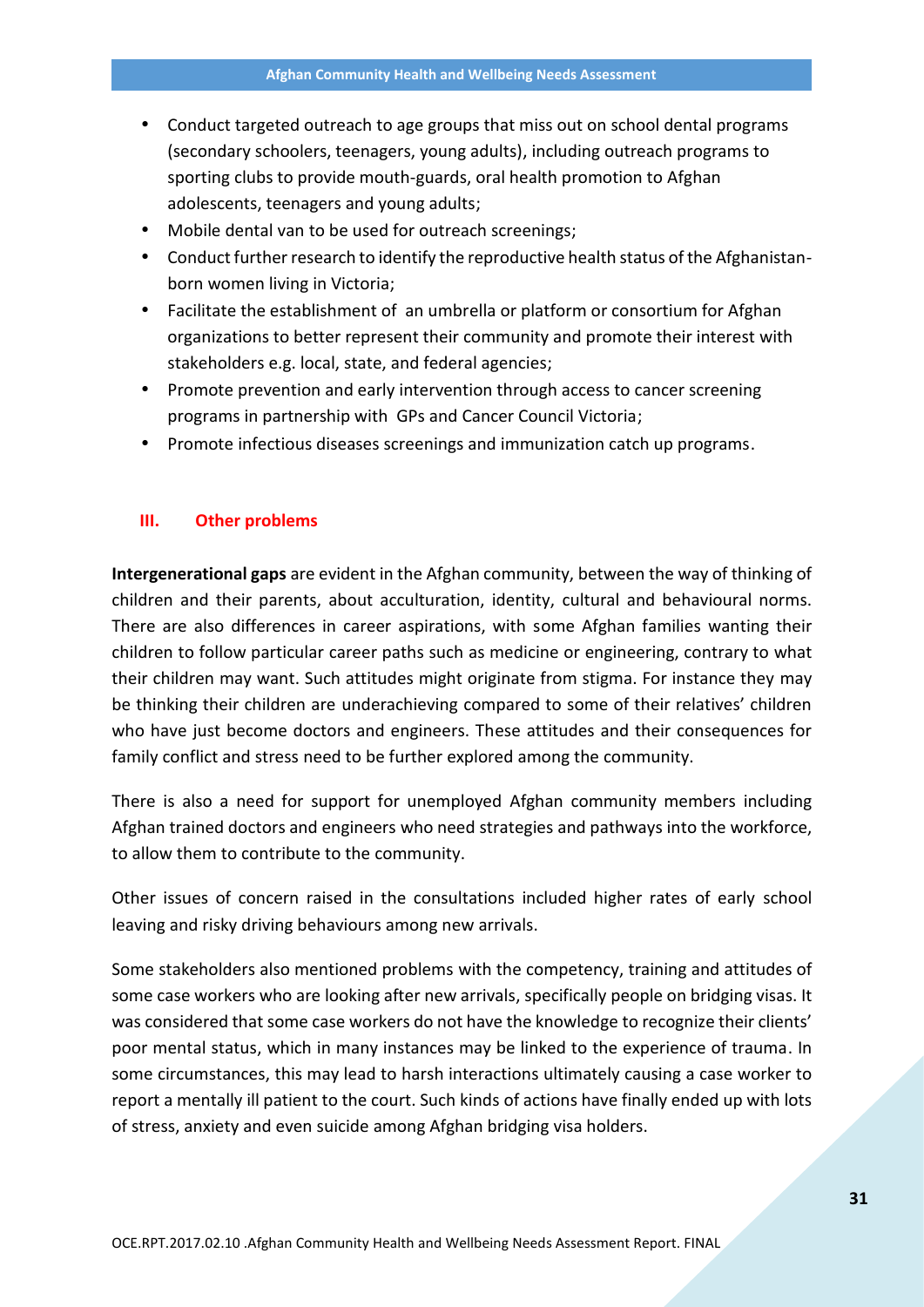Lack of awareness about government laws and policies was also consistently raised as a problem, causing stress and hardship for people in the Afghan community.

Problematic alcohol and drug use and gambling were also mentioned as problems particularly among Hazara asylum seekers.

#### **Recommendations for addressing other problems**

- Conduct orientation sessions on the current government laws and policies;
- Develop culturally inclusive practice for GPs and Case Workers in collaboration with the relevant partners and Afghan Community Advisory Group;
- Build on the capacity of Afghan community volunteers through the Afghan Community Advisory Group and the Afghan Community Engagement Project;
- Work in collaboration with the relevant stakeholders in the target area for developing strategies to enable Afghan professionals to be employed;
- Further research in the area of alcohol, substance abuse and gambling among Afghans;
- Develop strategies on how to bridge the generation gap between the ways of thinking of parents and children as well as good parenting programs for Afghan parents.

#### **Survey of GPs**

A total of five GPs were surveyed in Dandenong and Springvale. A questions guide was developed (Appendix II). The following are the main findings from the GP survey:



#### **Information on Afghan Clients**

There was an identified lack of information on the number of Afghan clients either born in Australia or overseas. It appeared such information is not available in GPs' patient databases. Information was also lacking on Afghan patients' age breakdown, gender and ethnicity, and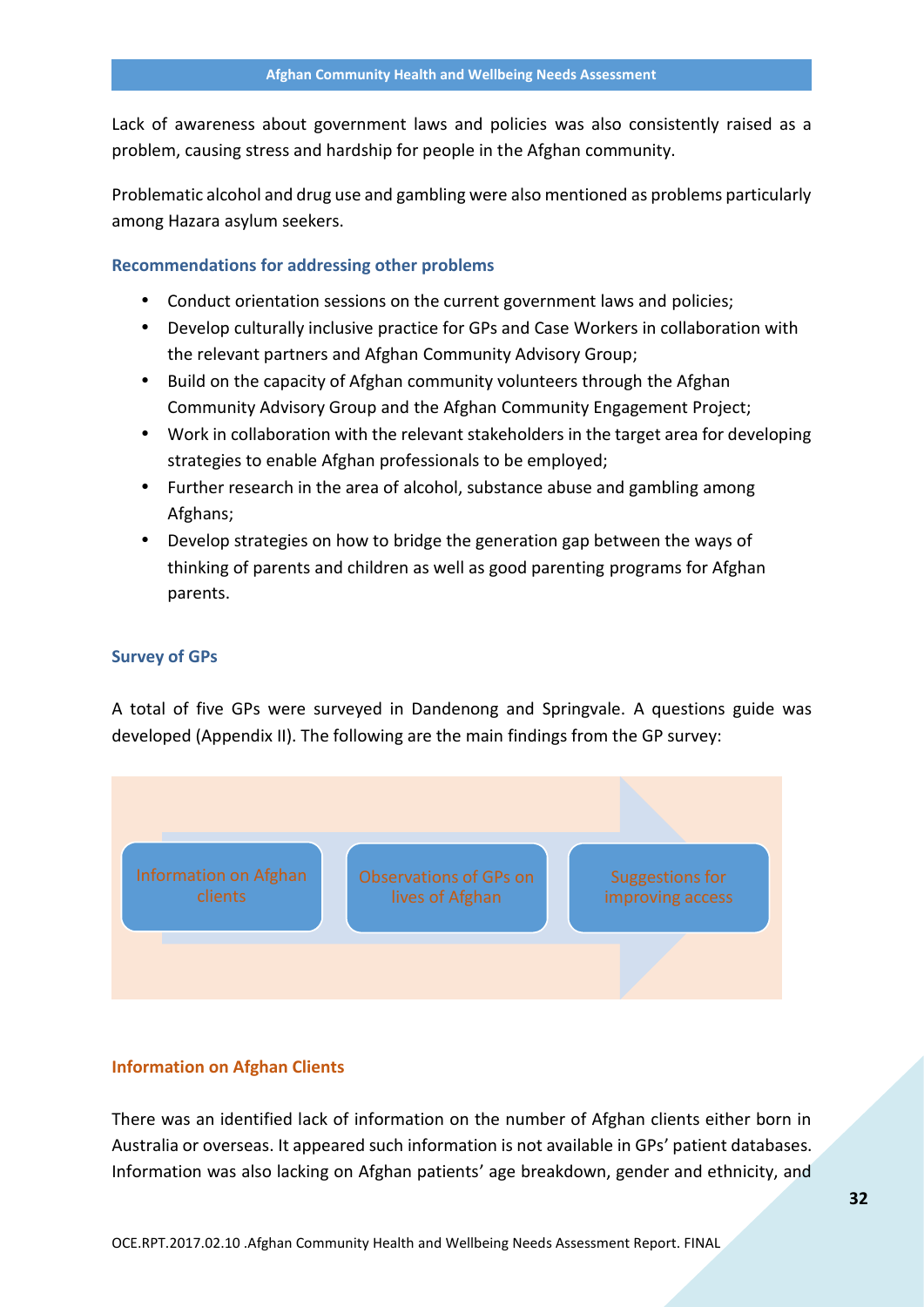information about their refugee status and type of visa in the GPs database. Such barriers in accessing key data in general practice database was also found during a Primary Healthcare Assessment of refugee conducted in the South East of Melbourne in 2011 (Sothern Academic Primary Care Research Unit, 2011).

#### **Observations of GPs on the lives of Afghans in Melbourne:**

- Many Afghan patients seem to attend for recall, however, they may not complete courses of prescribed medication;
- Doctors are stressed when the client does not appreciate the appointment system and expects 2 or 3 family members to be seen without an appointment. Afghan clients need good education around making appointments and understanding the role of the pharmacist, as distinct from the role of the GP;
- It was noted that Afghans meet different doctors at the same time without informing their original GP. Problems arise with Medicare rejection because a patient has seen another doctor a few days previously. Such types of behaviour might have various reasons that might need further research;
- New mums parenting stress and problems were among the primary presentations among Afghans;
- It was also noted that sometimes it is difficult to get Afghan women to do a Pap smear;
- Men are not wanting to present for psychological problems or get counselling;
- As reported by GPs most of Afghan patients miss their appointments or catch up vaccination appointments.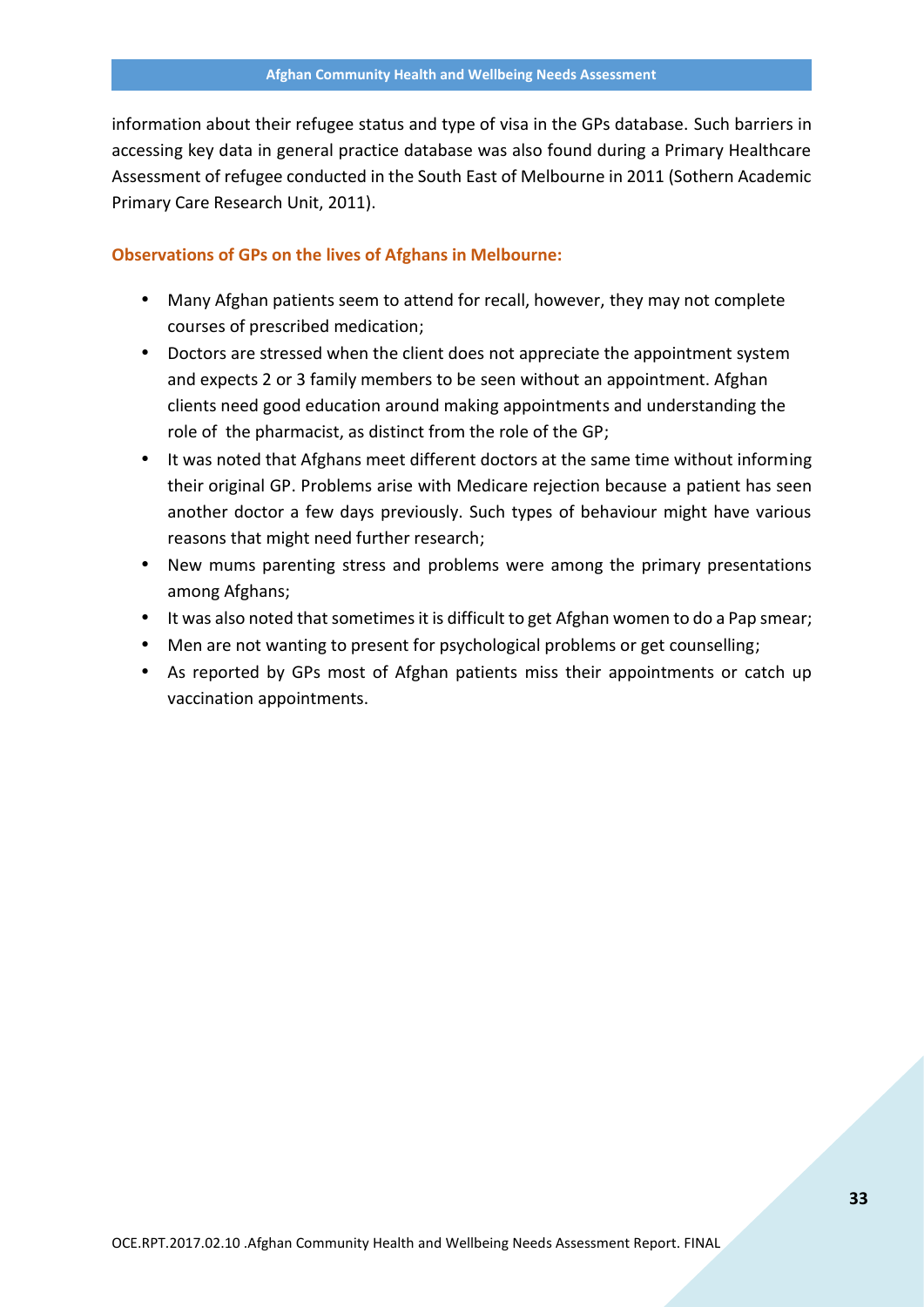#### **Suggestions for improving access**

- It was suggested that audio visual servicing may be useful for some Afghan clients and it was also urged that there is a need for some illustrations or visual materials on medical conditions, treatments and warning signs;
- For improving access to services for Afghan community members it was recommended that information is more readily available in the Dari language for clients, such as health information fact sheets;
- In terms of general observations about how to improve support for Afghan clients and families, GPs suggested that doctors need to be kept up to speed about appropriate screenings for refugees and that they would like to attend annual refresher sessions.

#### **Recommendations based on the Surveys of GPs**

- Encourage GPs to collect comprehensive information about presenting clients, including place of birth, ethnicity, and refugee status, as part of patient histories;
- Raise awareness of clients on the importance of completing medication courses and how to make appointments and follow and understand the role of the pharmacist;
- Develop a call back system to ensure clients attend appointments;
- Make factsheets about various health issues and programs in Afghan local languages;
- Develop a strategy on how to keep GPs up to speed with appropriate screening programs;
- Develop relevant health education materials for new mums parenting, pap smears, catch up vaccinations and the importance of not missing follow up appointments with GPs in Afghan languages;
- Conduct further study among Afghans to identify reasons on the behaviour of frequently changing service providers and develop appropriate strategies for changing such behaviours;
- Improve the health literacy of Afghans with more emphasis on their English reading capability.

#### **Community Consultations (Focus Group Discussion)**

Link HC worked together with the South East Melbourne Primary Health Network to design and conduct focus group discussions on mental health for the Afghan community. Common themes have emerged in the recent community consultations undertaken by each of the organisations and working together ensured that we avoid duplication and can build on the excellent work already undertaken as part of the SEMML Afghan Community Engagement Project.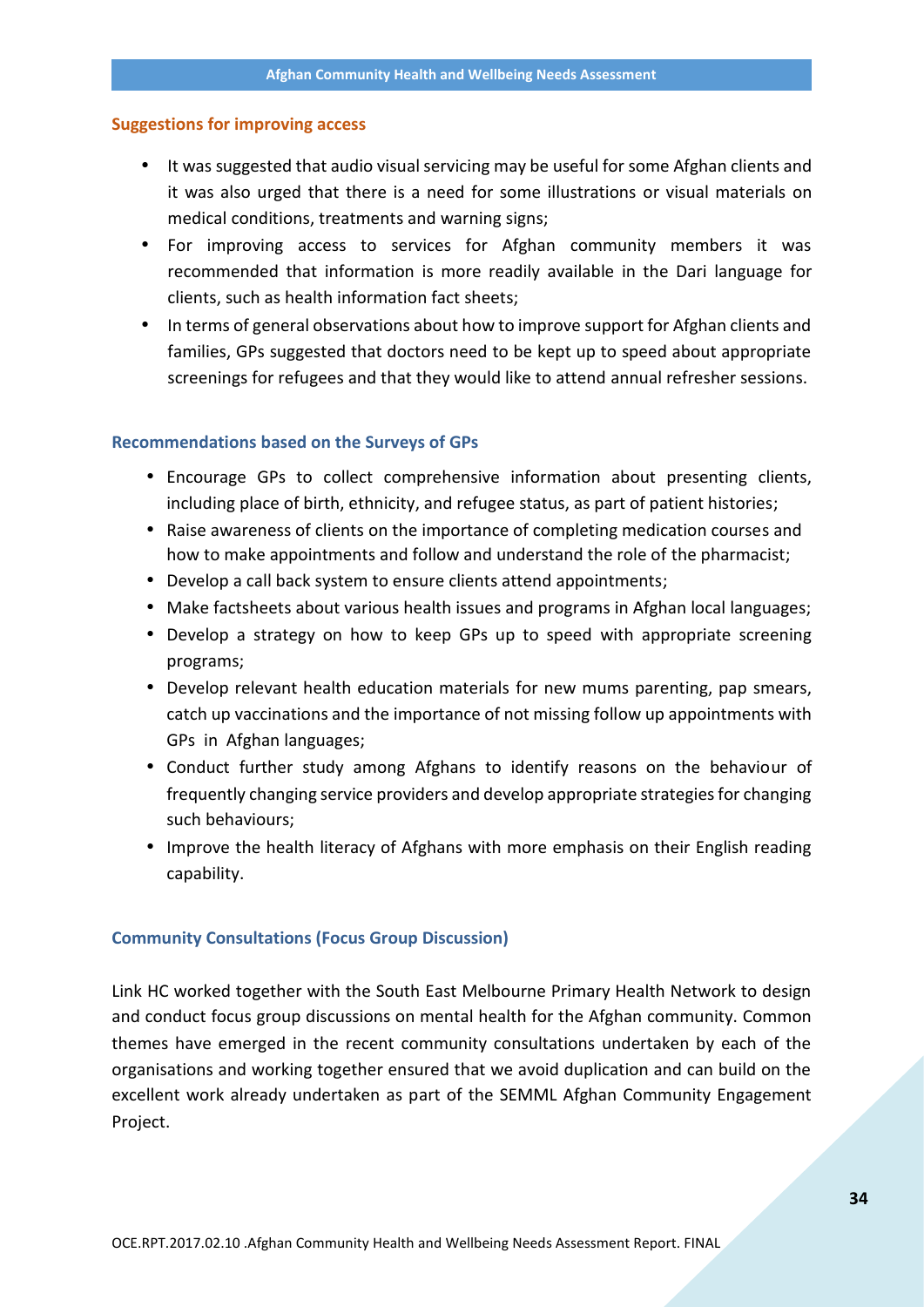The FGD was conducted among 11 female and 12 male from different localities in the target area. The target age group was 18 years old and above with varied level of education, outcome, employment status, visa status and ethnicity. The FGD was facilitated by male and female Afghan experienced researchers in Afghan local language and it was observed by two Afghan staffs from SEMPHN and Link HC throughout the sessions.

The findings of the FDG are set out in a separate report.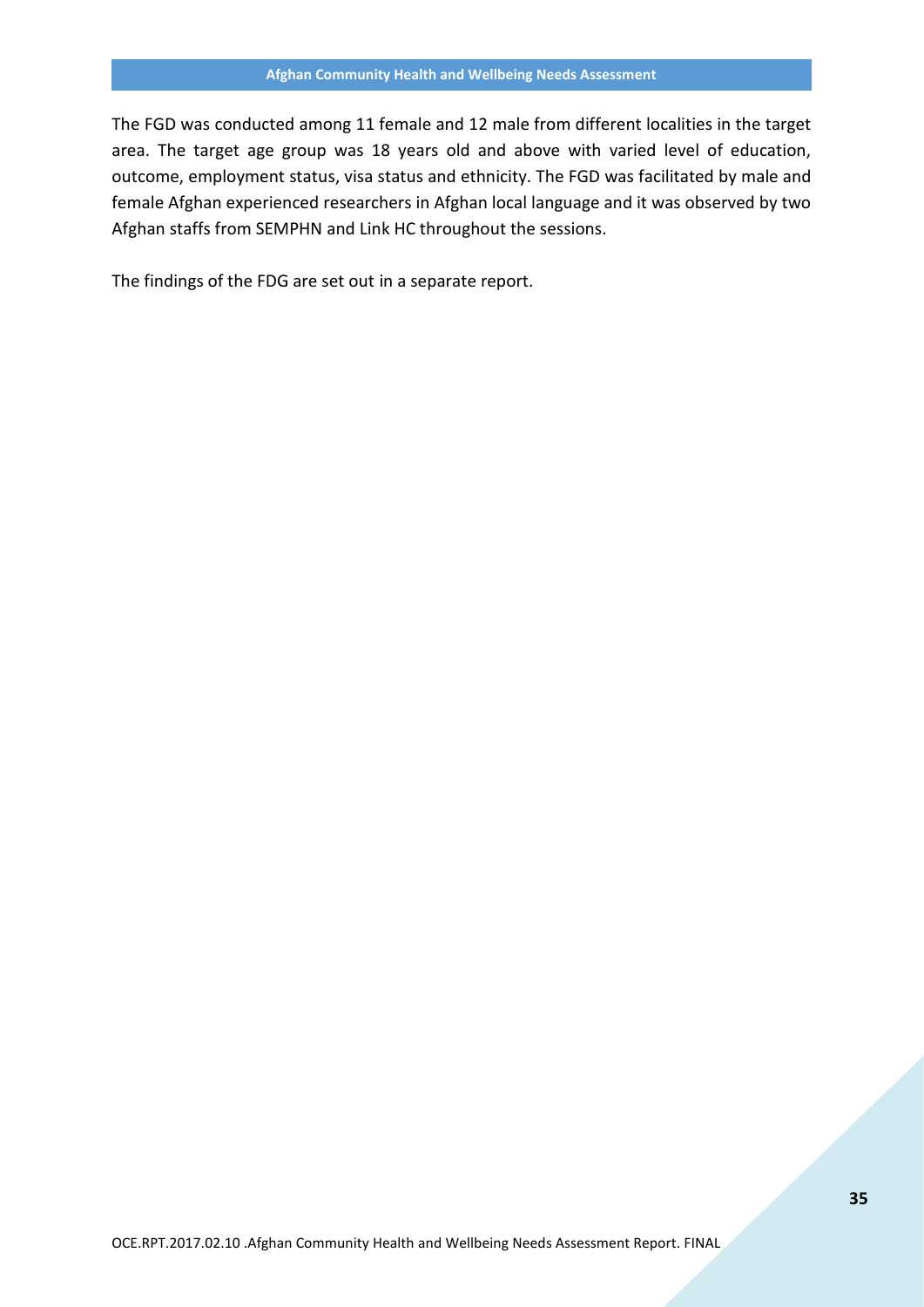#### **References**

Afghanistan Health and Nutrition Sector Strategy, 2008-2013

Afghanistan Health Survey. (2006). *Estimates of Priority Health Indicators*, Johns Hopkins University, Bloomberg School of Public Health, and Indian Institute of Health Management Research

WHO and Afghan Public Health Institute. (2010). *Afghanistan Mortality Survey*. Central Statistics Organization. Afghan Public Health Institute, Ministry of Public Health, Kabul, Afghanistan. ICF Macro Calverton, Maryland, USA. Indian Institute of Health Management Research Jaipur, India. World Health Organization/EMRO, Cairo, Egypt.

Brazier, Anna. (2015). *Afghan Community Engagement Project*. South East Melbourne Medicare Local. May 2015.

http://www.enliven.org.au/sites/default/files/Afghan%20Community%20Engagement%20% 26%20Health%20Literacy%20Project%20Final%20Report%20-%20SEMML%202015.pdf

Cancer Council Victoria. (2013). *Cancer affect people from all cultures and backgrounds*. Cultural Diversity Plan, 2013-2016. http://www.cancervic.org.au/about/culturally-linguistally-diverse-communities

Centre for Culture, Ethnicity and Health. (2015). *Social determinants of health and health literacy*. http://www.ceh.org.au/wp-content/uploads/2015/12/HL9\_Social-determinants-of health-and-health-literacy.pdf

Cheng I-H, Russell GM, Bailes M, Block A. (2011). *An evaluation of the primary healthcare needs of refugees in south east metropolitan Melbourne.* A report by the Southern Academic Primary Care Research Unit to the Refugee Health Research Consortium. SAPCRU, School of Primary Health Care, Monash University, May 2011.

http://www.enliven.org.au/sites/default/files/An%20Evaluation%20of%20the%20Primary% 20Healthcare%20Needs%20of%20Refugees%20in%20South%20East%20Metropolitan%20M elbourne%20-%20SAPCRU%202011.pdf

Department of Health and Human Services. (2015). Community Health Integrated Program Guidelines. Victorian Government March 2015

https://www2.health.vic.gov.au/about/publications/policiesandguidelines/Community%20 Health%20Integrated%20Program%20-%20CHIP%20-%20guidelines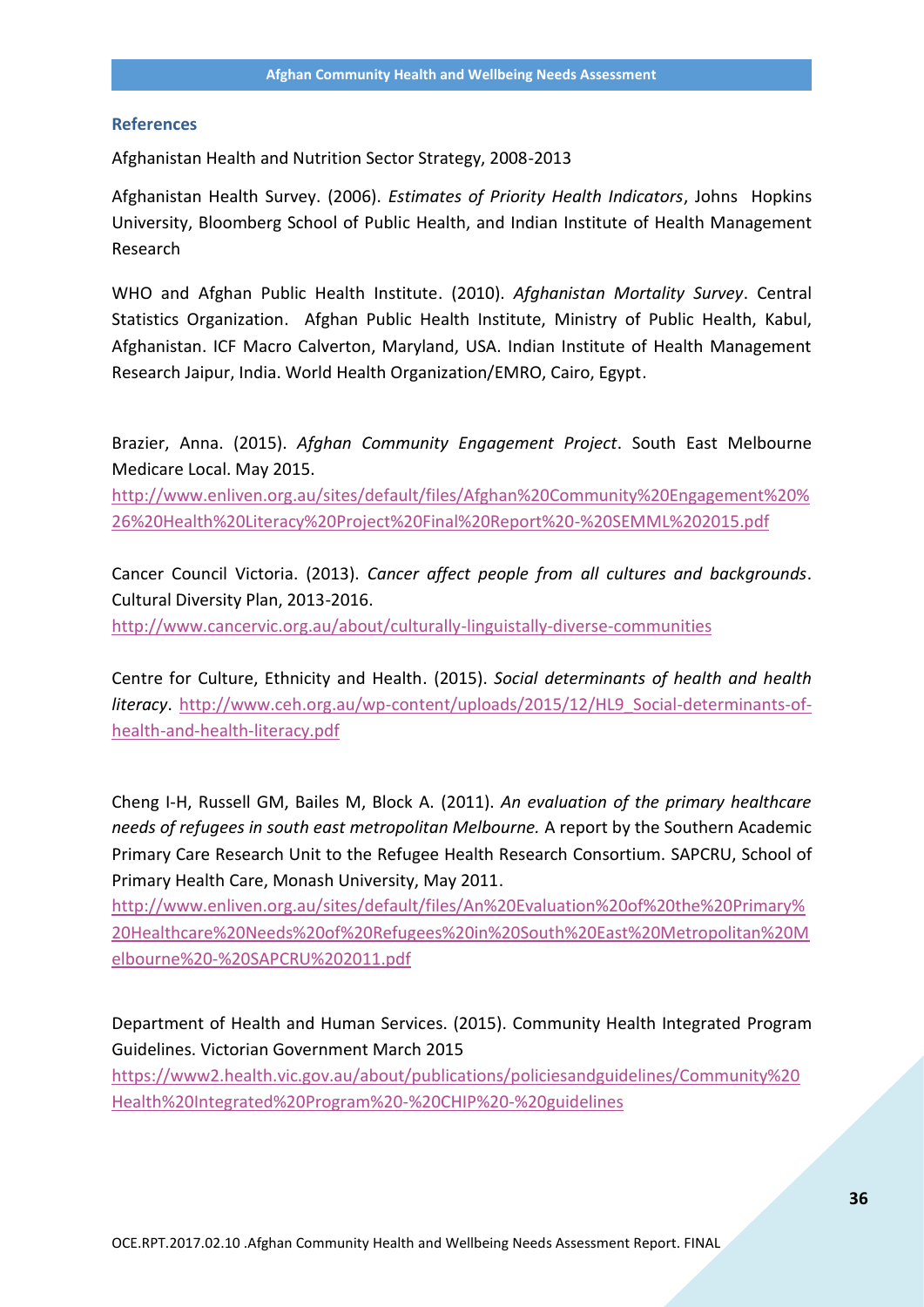Department of Health and Human Services. (2015). *Refugee and Asylum Seeker Health Services: Guidelines for the Community Health Program*. Victorian Government, March 2015 https://www2.health.vic.gov.au/about/publications/policiesandguidelines/refugee-health services

Department of Health, Victoria. (2009). *Cultural Responsiveness Framework: Guidelines for Victorian health services*. Rural and Regional Health and Aged Care Services, Victorian Government, September 2009

Department of Immigration and Border Protection. (2015). Illegal Maritime Arrival (IMA) Bridging Visa E (BE) holders by Suburb and Citizenship. DIBP. June 2015.

Department of Immigration and Border Protection. Onshore Protection Refugee and Humanitarian. Retrieved 30/06/2016:

https://www.border.gov.au/about/corporate/information/fact-sheets/65onshore processing-illegal-maritime-arrivals

Department of Social Services. (2013). *Getting Settled: Women Refugees in Australia*. Commonwealth of Australia.

Department of Social Services. (2015). Settlement Reports: Top 25 Countries of Birth by Migration Stream. Australian Government, Canberra.

Link Health and Community Annual Report 2013

Link Health and Community Strategic Plan 2016-2020

National Health and Medical Research Council. (2007). National Statement on Ethical Conduct in Human Research, 2007 (Update May 2015). Australian Research Council and Australian Vice-Chancellors' Committee. NHMRC.

Pate, Anne (2014). Social Isolation: its impact on the mental health and wellbeing of older Victorians. COTA Victoria Working Paper. COTA. February 2014.

Rintoul, Angela. (2010). Understanding the mental health and wellbeing of Afghan women in South East Melbourne. Doctor of Public Health Candidate, Monash University, Foundation House Placement Report January 2010. Victorian Public Health Training Scheme, Department of Health.

Victorian Office of Multicultural Affairs. (2013). Victorian Community Profiles, 2011 Census, Afghanistan Born. Victorian Government.

World Health Organization, 2014. Afghanistan Tuberculosis profile. Retried on 08/07/2016 from: https://extranet.who.int/sree/Reports?op=Replet&loadingNo=422&retry=true&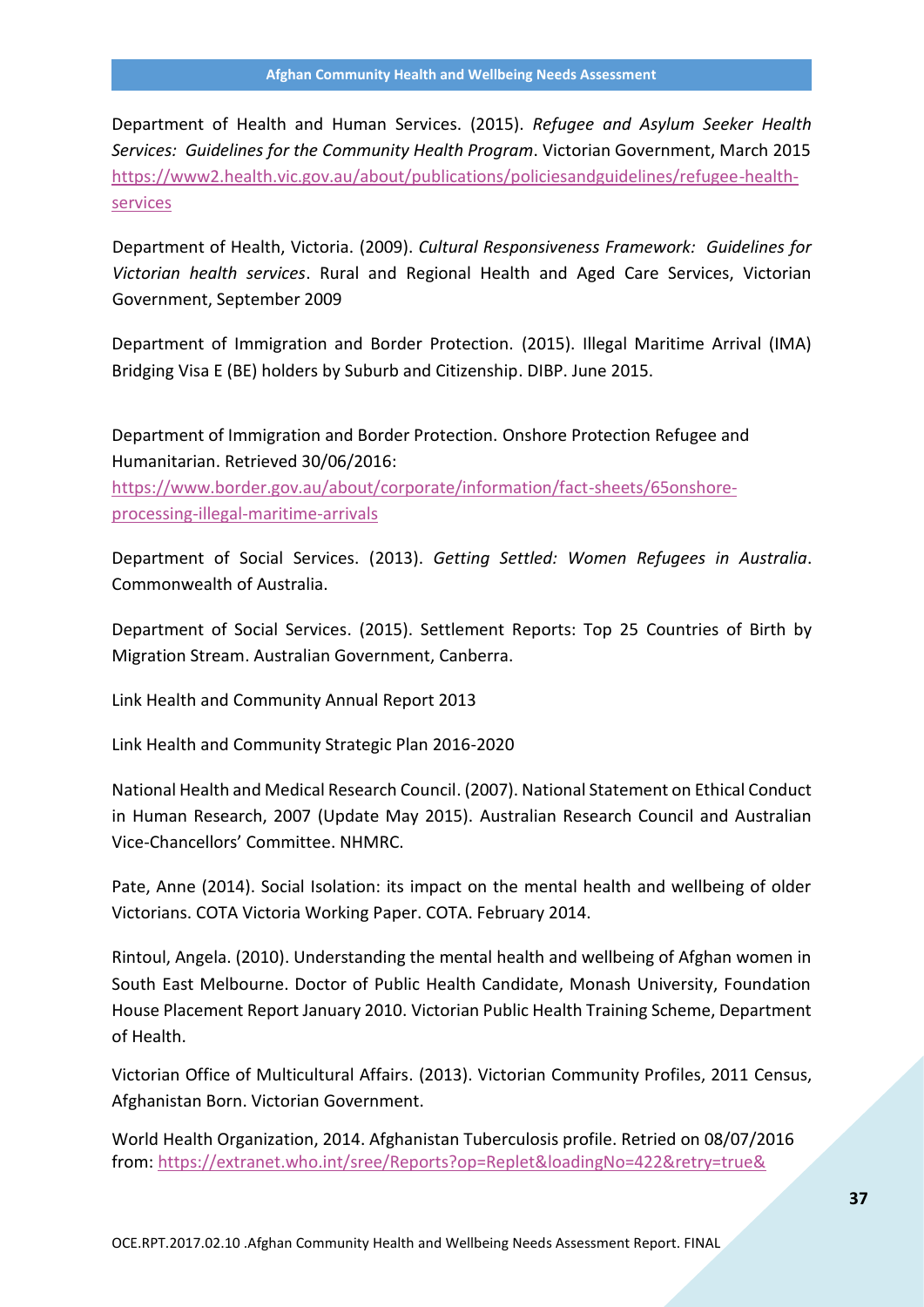Yelland J, Riggs E, Wahidi S, Fouladi F, Casey S, Seward J, Duell-Piening P, Chesters D, Brown S. (2014). How do Australian maternity and early childhood health services identify and respond to the settlement experience and social context of refugee background families?. BMC pregnancy and childbirth Vol. 14 (1): 348(2014) PubMed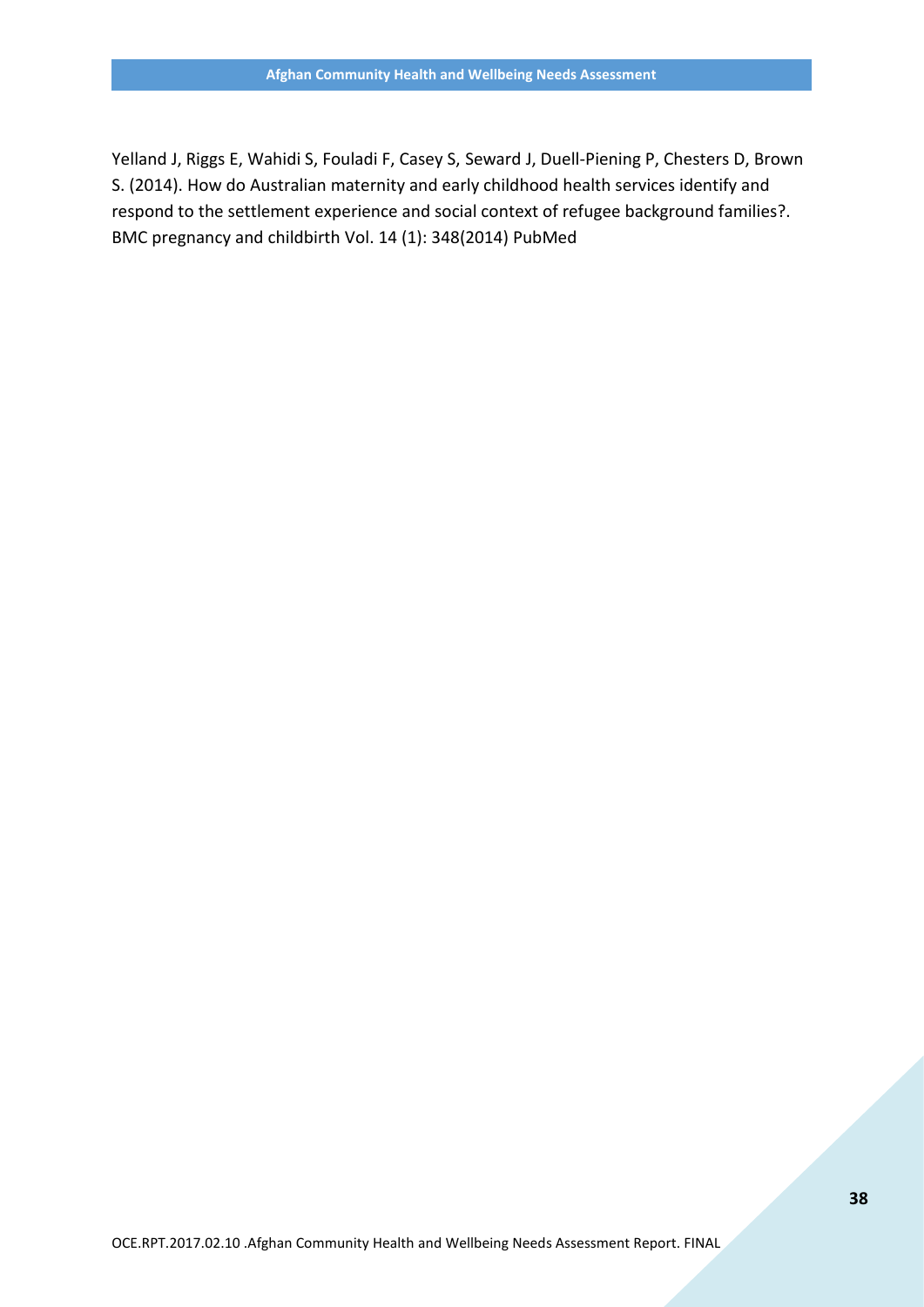### **Appendices**

#### **Appendix 1**

Five categories of **offshore humanitarian visas** offered by Australia:

- **Refugee (subclass 200) visa** this visa is for people who are subject to persecution in their home country and are in need of resettlement.
- **In-Country Special Humanitarian Program (subclass 201) visa** this visa offers resettlement to people who have suffered persecution in their country of nationality or usual residence and who have not been able to leave that country to seek refuge elsewhere.
- **Global Special Humanitarian Program (subclass 202) visa** this visa is for people who, while not being refugees, are subject to substantial discrimination and human rights abuses in their home country.
- **Emergency Rescue (subclass 203) visa** this visa offers an accelerated processing arrangement for people whose lives or freedom depend on urgent resettlement.
- **Woman at Risk (subclass 204) visa** This visa is for women and their dependants who are subject to persecution or are of concern to UNHCR, are living outside their home country without the protection of a male relative and are in danger of victimisation, harassment or serious abuse because of their gender.

For many women, their first experience of loss is often the loss of their home as they flee their villages, towns or cities. They may also lose their children, husbands, fathers, brothers and other family members. Without the effective protection of a male family member, they often struggle to access food and shelter. While this is a common experience for many refugees, these women often have the added challenge of caring for small children and elderly relatives without support (Department of Social Services, 2013).

Women at risk may have come from urban areas and been educated and employed. Women are often the first to experience serious threats when civil disturbances affect the area where they live, as they may have no traditional sources of protection and often lack the means to relocate on their own. Others may have lived in refugee camps for many years waiting for resettlement and are likely to have experienced or witnessed significant trauma and disturbances to their lives (Department of Social Services, 2013).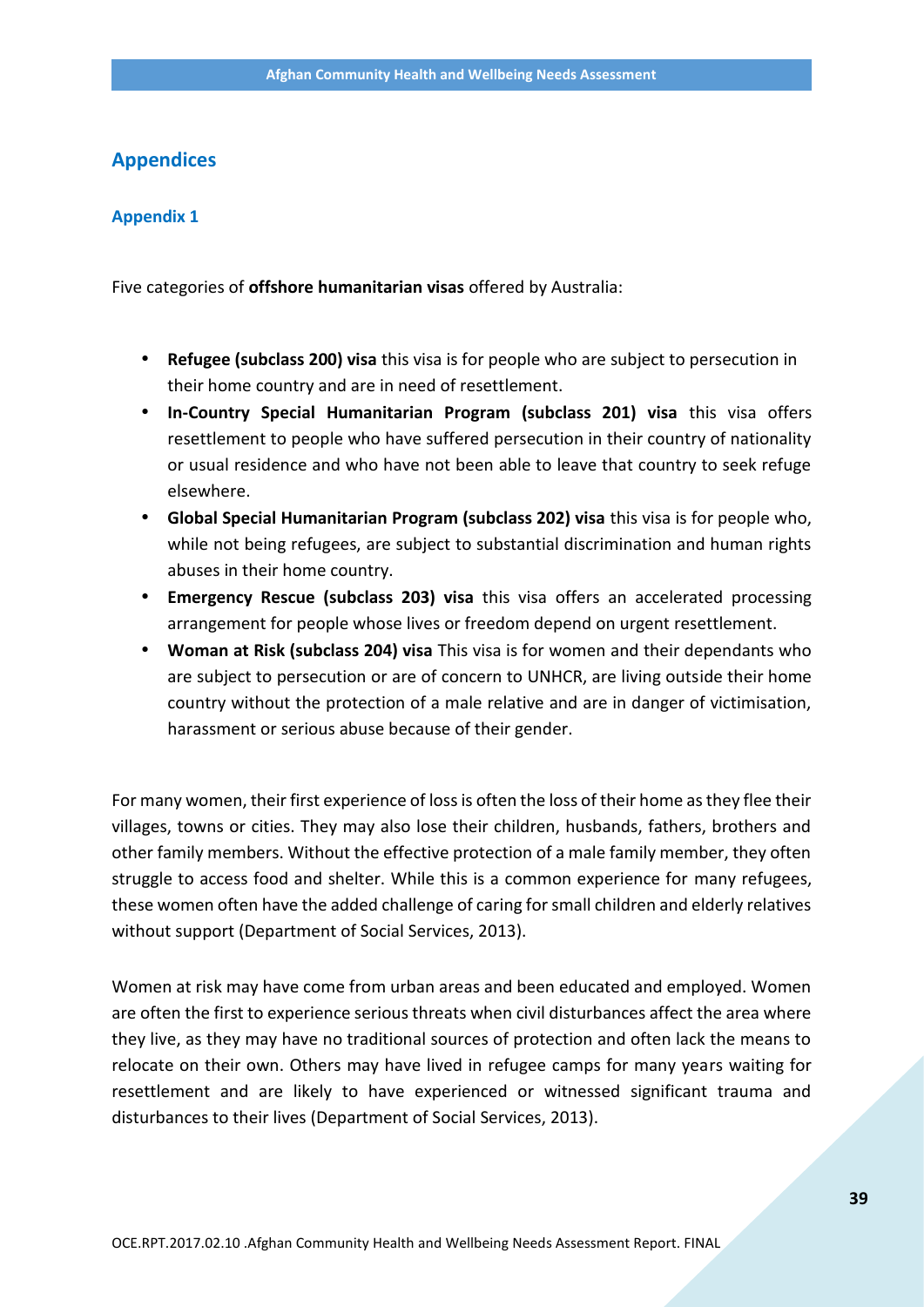**Onshore humanitarian visas** offered by Australia (Department of Immigration and Border Protection):

- **Protection Visa (subclass 866):** allows holders to live and work in Australia as permanent residents. Protection visa are granted to people found to engage Australia's protection obligations as a refugee or as a family member of a person found to engage Australia's protection obligations.
- **Temporary Protection Visa (subclass 785):** allows holders to stay in Australia for up to three years, work and study, having engaged Australia's protection obligations. Holders can access Medicare, social security benefits (Centrelink), job matching and short term counselling for torture and trauma where required. Adult visa holders will have access to the Adult Migrant English Program and children are able to go to school. Approval is required to travel to another country if granted a TPV or after 16 December 2014, and will be given only after demonstrating compassionate or compelling circumstances that justify the travel.
- **Safe Haven Enterprise visa (subclass 790):** holders are allowed to stay in Australia for five years, work, study and apply for certain substantive visas if both the SHEV pathway and the substantive visa application requirements are met. SHEV is a temporary type of protection visa aimed at encouraging people to work and study in regional Australia. Holders can access Medicare, social security benefits (Centrelink), job matching and short term counselling for torture and trauma where required.

**Bridging visas for maritime arrivals (Department of Immigration and Border Protection):** Since November 2011, eligible "illegal maritime arrivals" (IMAs) have been released from immigration detention on a Bridging visa E (BVE). A Bridging visa E is a temporary visa that lets the holder remain in the community lawfully while they await resolution of their immigration status. BVE holders have access to Medicare.

Source: Australia's humanitarian visas Department of Social Services, 2013; Department of Immigration and Border Protection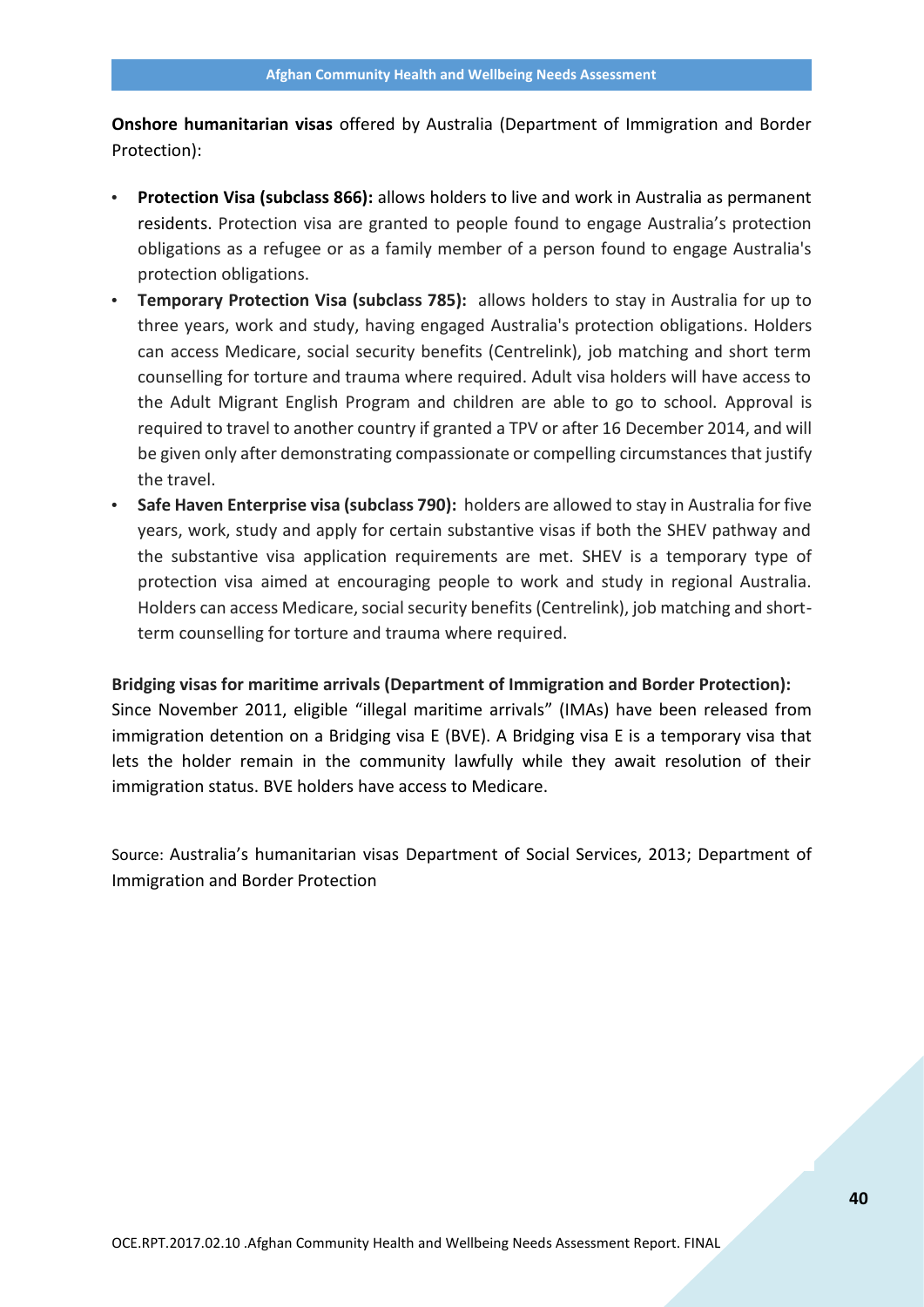#### **Appendix II**

#### **Questions Guiding GP Survey**

| Background Information about GP Practice |                              |  |
|------------------------------------------|------------------------------|--|
| Name:                                    |                              |  |
|                                          |                              |  |
| Organization:                            |                              |  |
|                                          |                              |  |
| Address:                                 | Local Government Area (LGA): |  |
| Length of time in role:                  |                              |  |
|                                          |                              |  |
| Gender:                                  | Date:                        |  |

The areas for investigation during interviews with GPs include:

#### **Experience of working with the Afghan community**

Pattern of service utilization by the Afghan community in the past three years:

Primary presentations/diagnoses:

Referrals to other health services:

Continuity of care provided: e.g. recall for health checks, screenings, and care coordination with other health professionals:

#### **Practices developed to respond to the needs of Afghan clients and families**

Identifying needs for interpreter:

Access to interpreters and translated services for Afghans:

Other practice approaches:

#### **Observations about what is happening in the lives of Afghan clients in the local community**

Current uptake, any issues:

Unmet needs:

Afghan clients' understanding of health issues/health literacy: